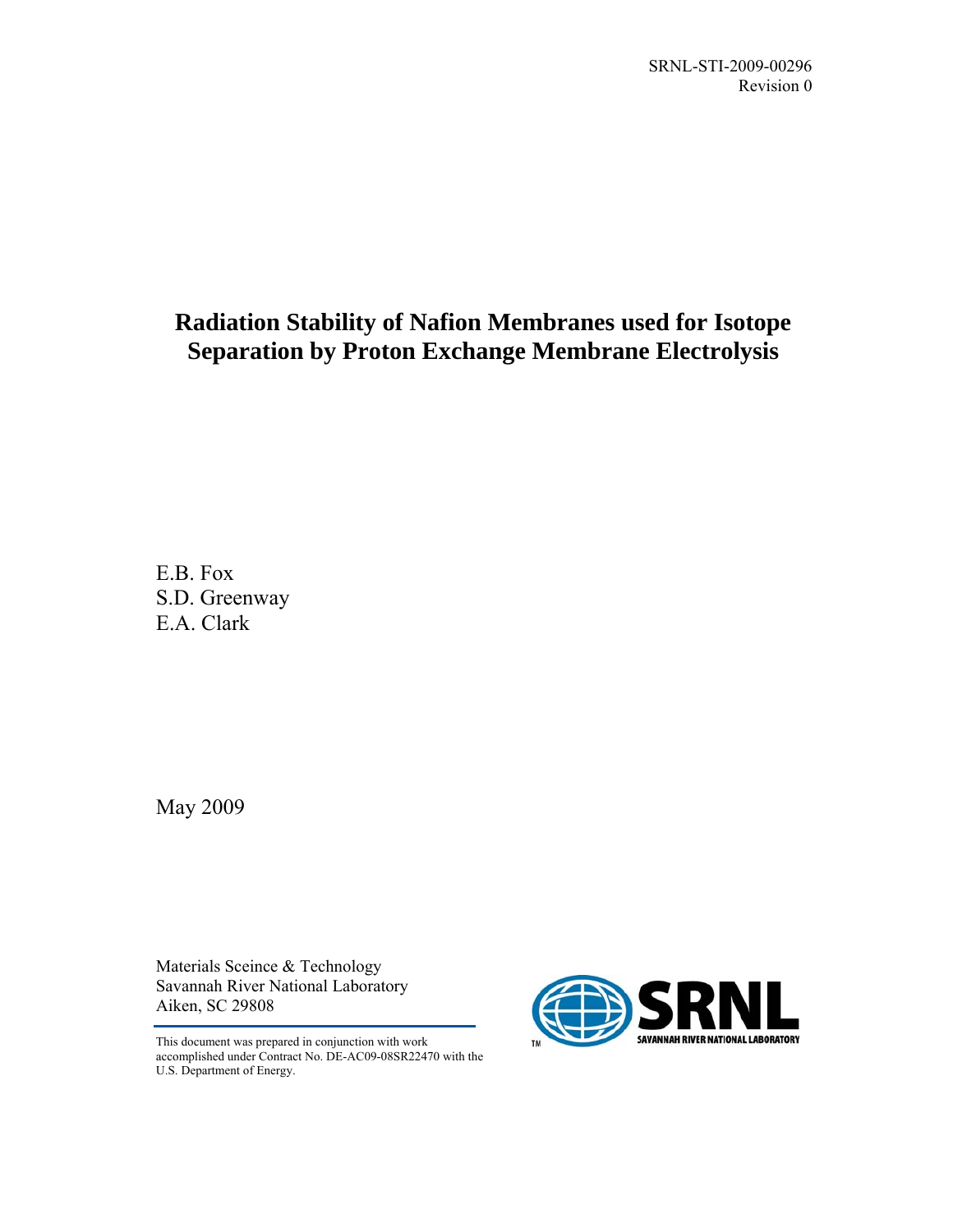### **DISCLAIMER**

This work was prepared under an agreement with and funded by the U.S. Government. Neither the U.S. Government or its employees, nor any of its contractors, subcontractors or their employees, makes any express or implied: 1. warranty or assumes any legal liability for the accuracy, completeness, or for the use or results of such use of any information, product, or process disclosed; or 2. representation that such use or results of such use would not infringe privately owned rights; or 3. endorsement or recommendation of any specifically identified commercial product, process, or service. Any views and opinions of authors expressed in this work do not necessarily state or reflect those of the United States Government, or its contractors, or subcontractors.

### **Printed in the United States of America**

**Prepared for U.S. Department of Energy**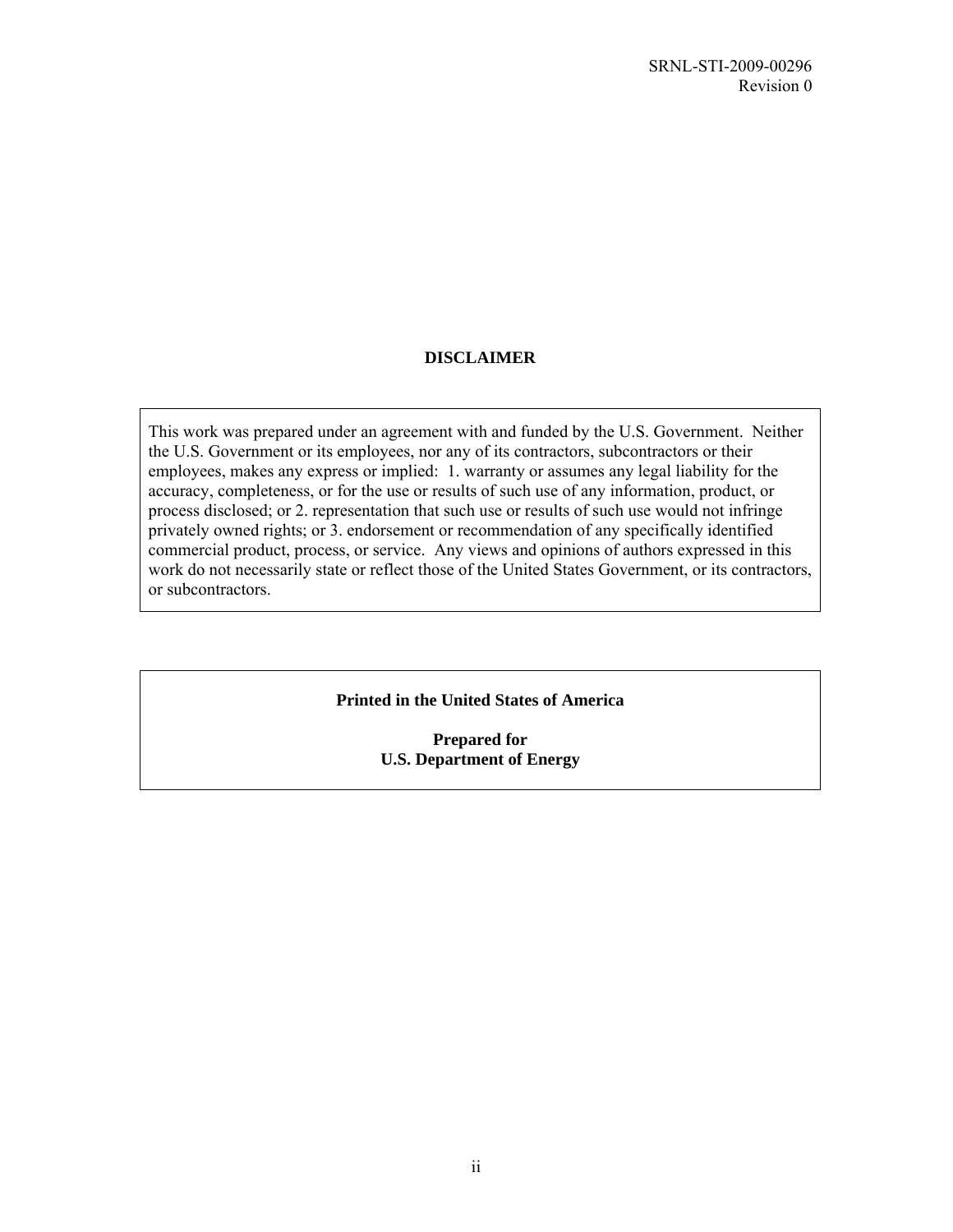**Keywords:** *Nafion 117, radiation degradation, ion exchange capacity, FT-IR, DMA, proton exchange membrane electrolysis*

**Retention:** *permanent* 

## **Radiation Stability of Nafion Membranes used for Isotope Separation by Proton Exchange Membrane Electrolysis**

[E.B. Fox](#page-0-0)  [S](#page-0-0).D. Greenway E.A. Clark

May 2009

Materials Sceince & Technology Savannah River National Laboratory Aiken, SC 29808

This document was prepared in conjunction with work accomplished under Contract No. DE-AC09-08SR22470 with the U.S. Department of Energy.

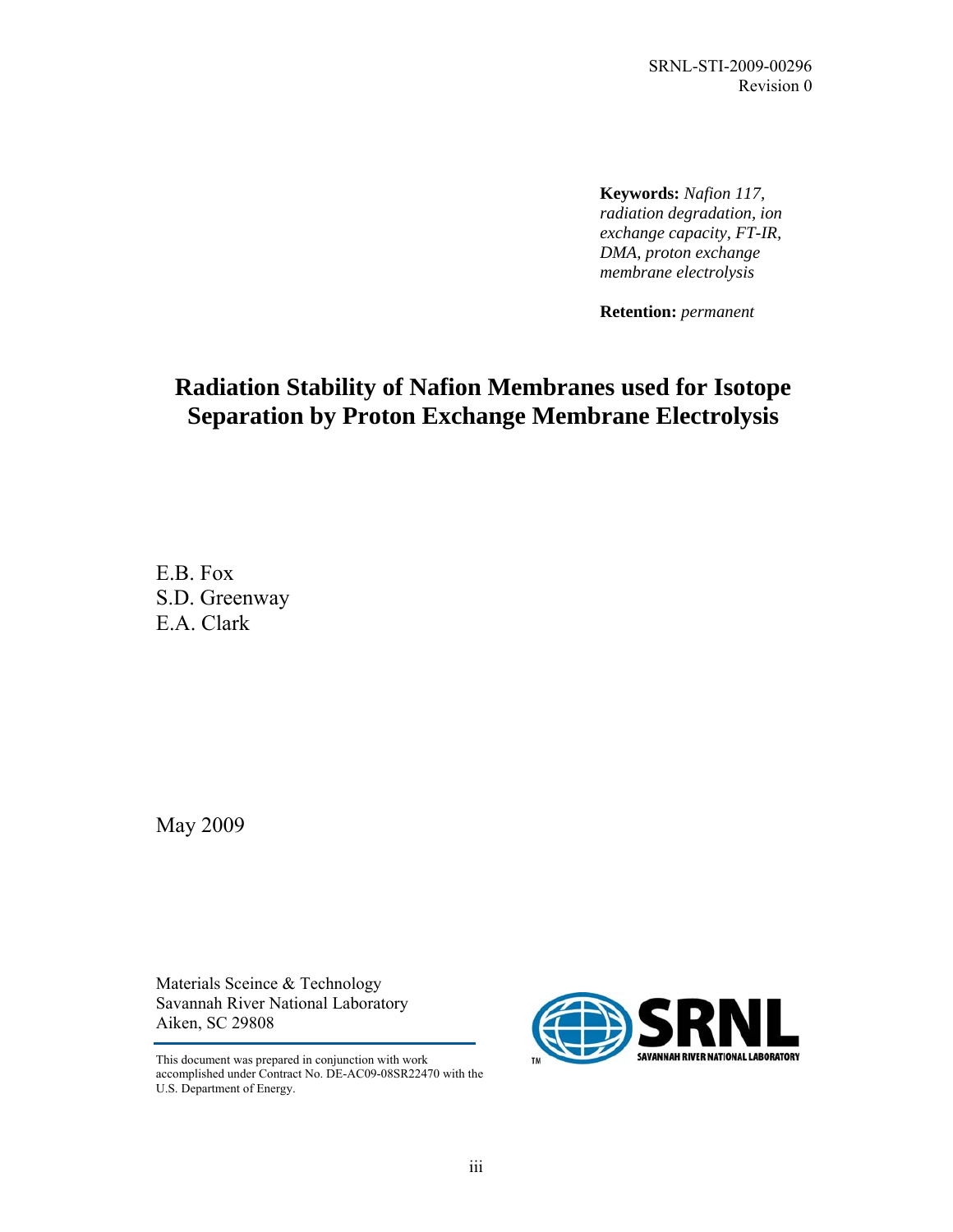# **REVIEWS AND APPROVALS**

### **AUTHORS:**

| E.B. Fox, Materials Science & Technology                    | Date |  |
|-------------------------------------------------------------|------|--|
| S.D. Greenway, Energy Security                              | Date |  |
| E.A. Clark, Materials Science & Technology                  | Date |  |
| <b>TECHNICAL REVIEWER:</b>                                  |      |  |
| T.E. Skidmore, Materials Science & Technology               | Date |  |
| <b>APPROVERS:</b>                                           |      |  |
| T. Adams, Manager, Materials Component & Welding Technology | Date |  |
| R.L. Rabun, III, PDRD Program Manager, DP Engineering       | Date |  |
| N.C. Iyer, Manager, Materials Science & Technology          | Date |  |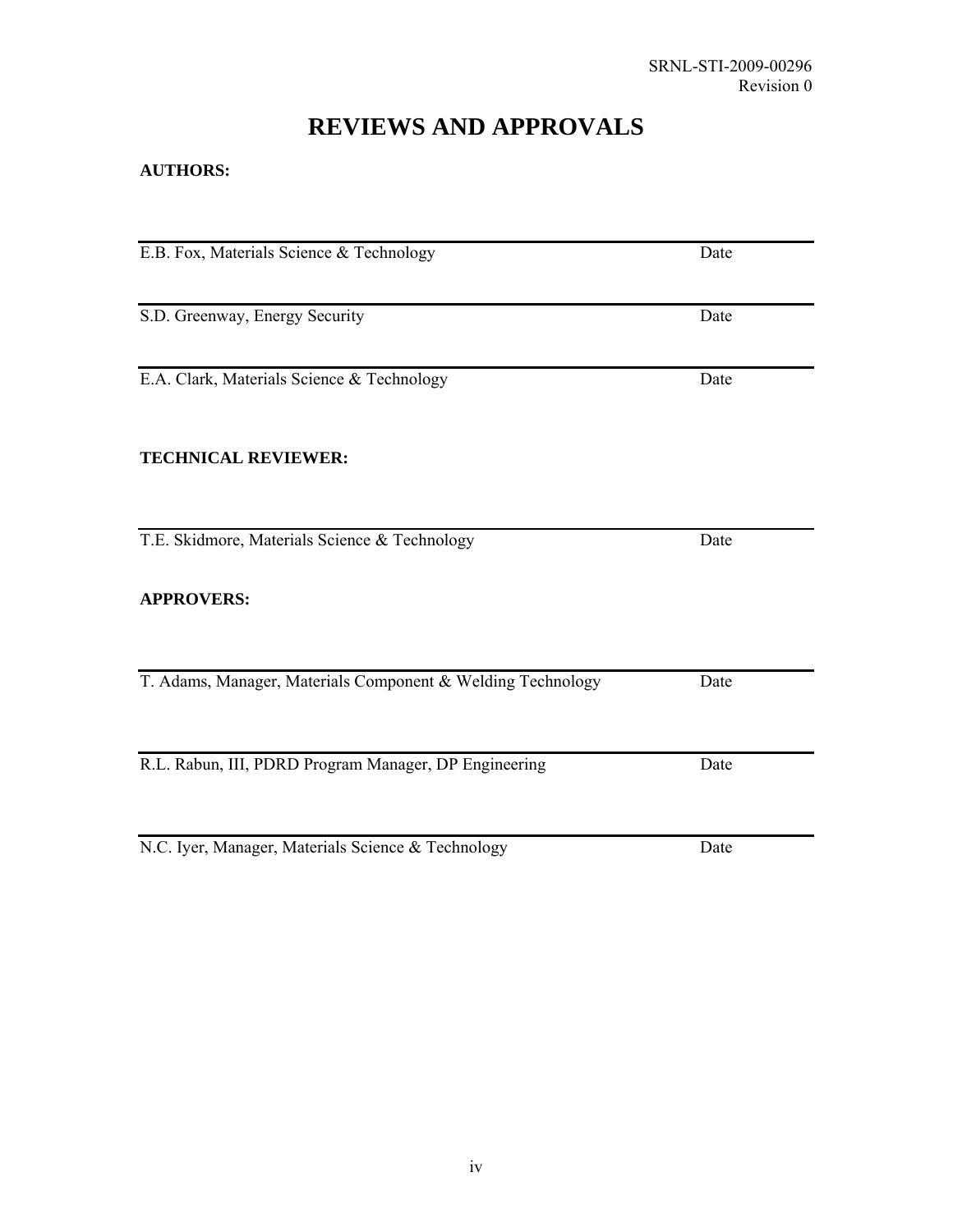### **EXECUTIVE SUMMARY**

Proton Exchange Membrane Electrolyzers have potential interest for use for hydrogen isotope separation from water. In order for PEME to be fully utilized, more information is needed on the stability of Nafion when exposed to radiation. This work examines Nafion 117 under varying exposure conditions, including dose rate, total dosage and atmospheric condition. Analytical tools, such as FT-IR, ion exchange capacity, DMA and TIC-TOC were used to characterize the exposed membranes. Analysis of the water from saturated membranes can provide important data on the stability of the membranes during radiation exposure. It was found that the dose rate of exposure plays an important role in membrane degradation. Potential mechanisms for membrane degradation include peroxide formation by free radicals.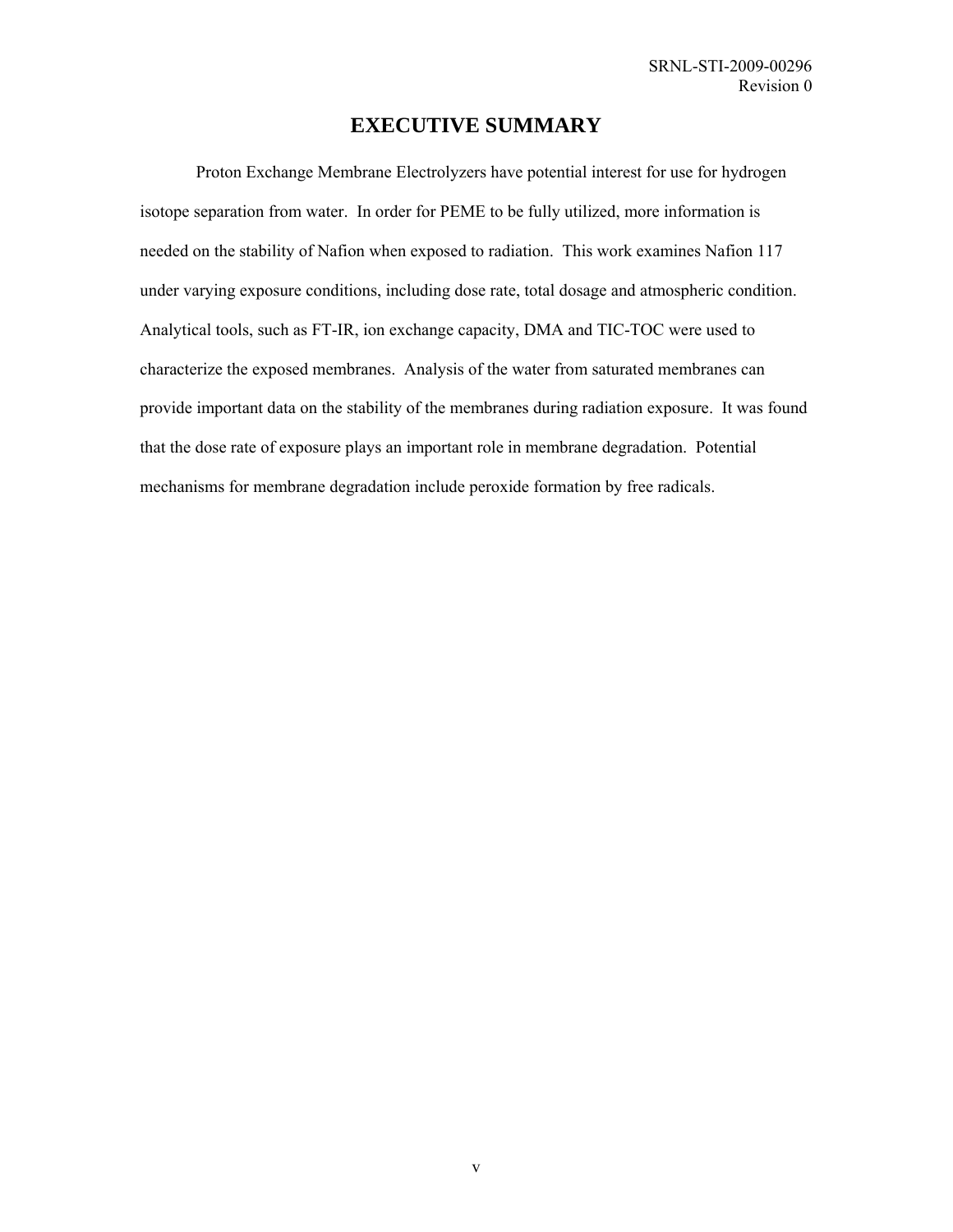## **TABLE OF CONTENTS**

<span id="page-5-0"></span>

## **LIST OF TABLES**

| Table 2: TIC-TOC and IC Analysis of Water from Water-Soaked, Irradiated Nafion Samples. |
|-----------------------------------------------------------------------------------------|
|                                                                                         |

### **LIST OF FIGURES**

| Figure 6: Storage Modulus (MPa) as a function of total radiation dosage, when irradiated at 460 |  |
|-------------------------------------------------------------------------------------------------|--|
| Figure 7. Storage modulus (MPa) as a function of environmental condition and dose rate for as   |  |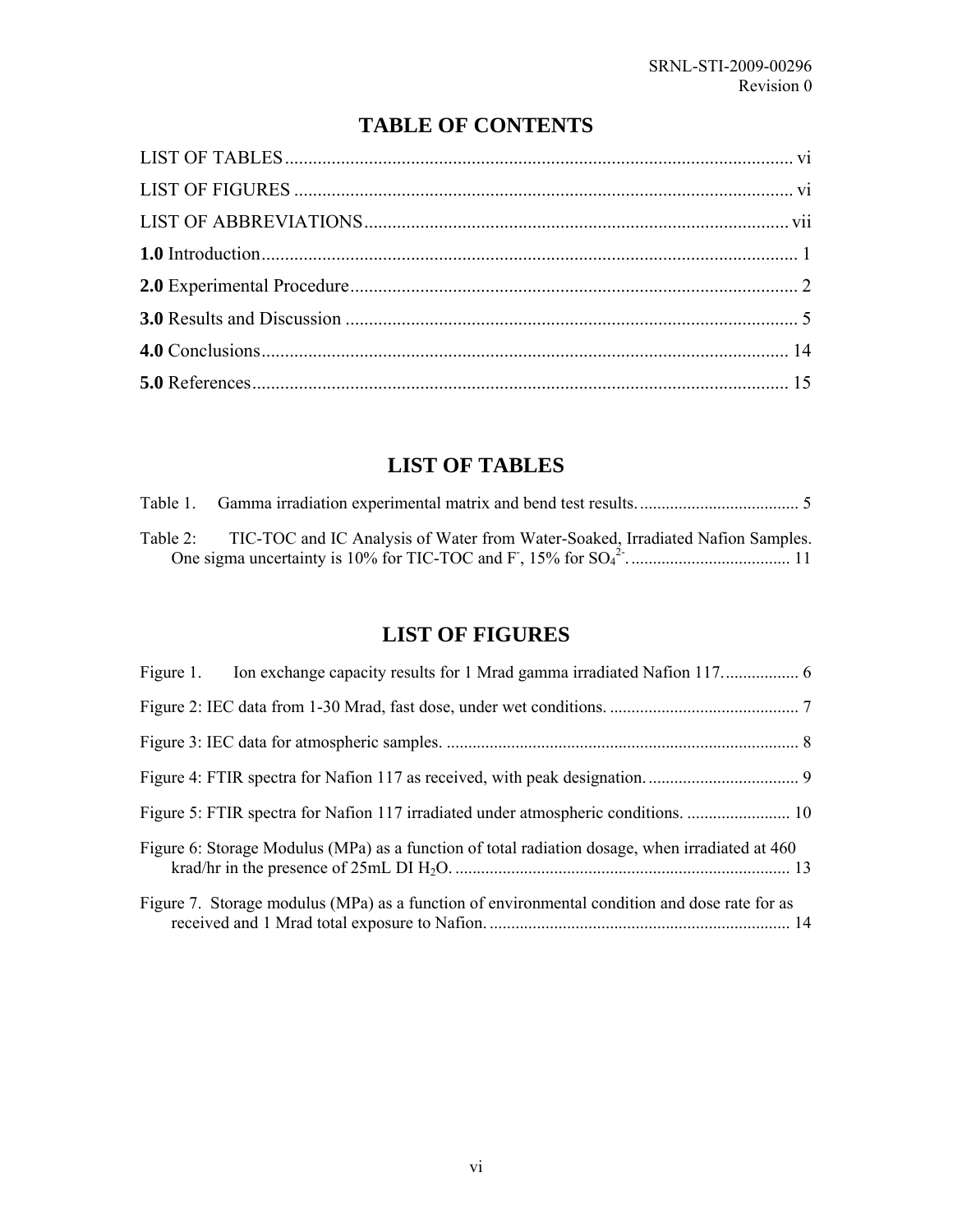## **LIST OF ABBREVIATIONS**

<span id="page-6-0"></span>

| - IR       | Infra red                                     |
|------------|-----------------------------------------------|
| <b>PEM</b> | Proton exchange membrane                      |
| TIC-TOC    | Total inorganic carbon – total organic carbon |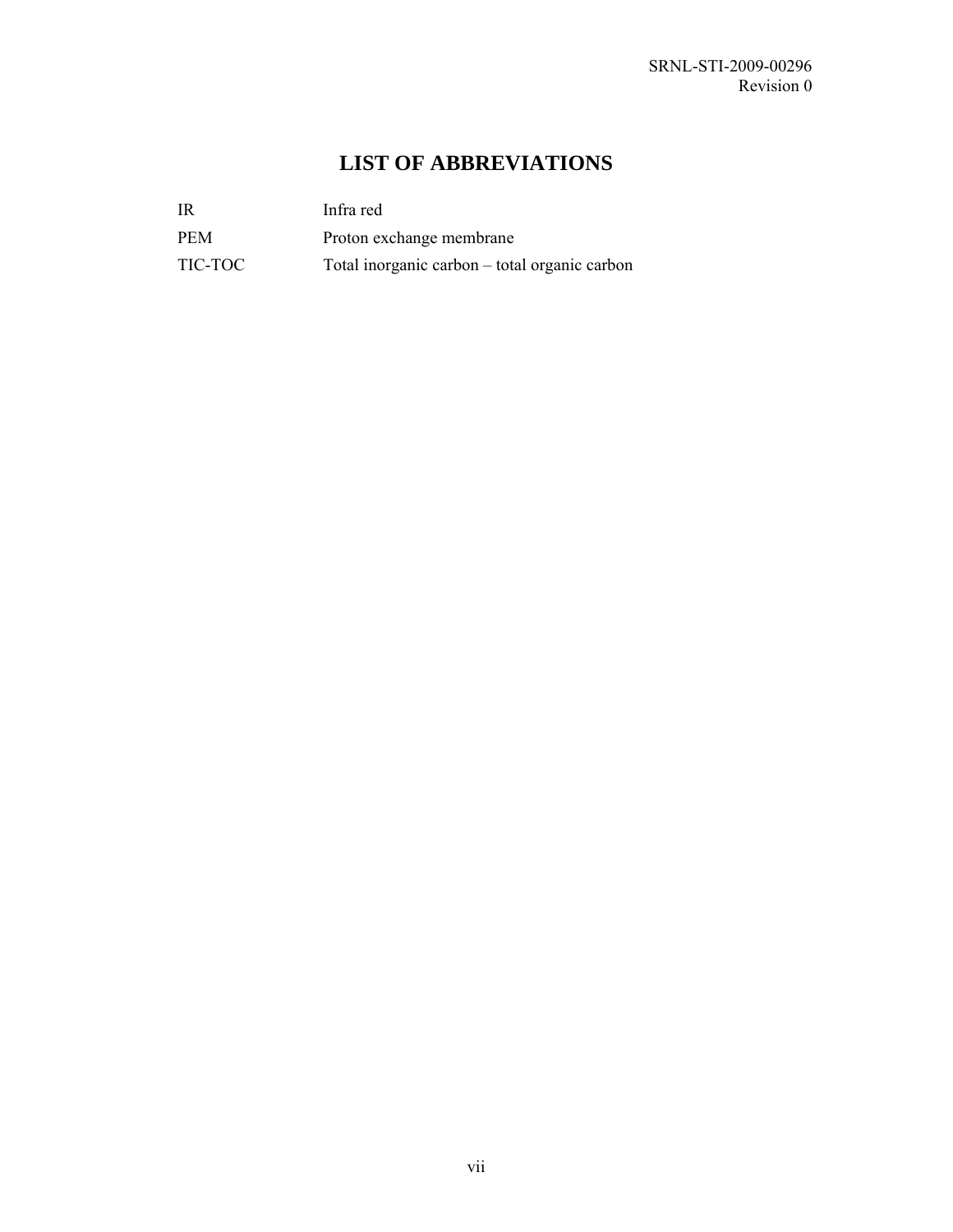#### <span id="page-7-0"></span>**1.0 Introduction**

The durability of the polymeric materials during extreme operating conditions is an important consideration when using a Proton Exchange Membranes (PEM) electrolyzer for the separation of hydrogen isotopes. One of the main concerns for the adoption of Polymer Electrolyte Membrane Electrolyzer (PEME) systems for use in tritium isotope separation is the degradation of the Nafion<sup>®</sup> (DuPont) polymer due to the beta radiation produced by the decay of tritium. Tritium decay gives off beta radiation that has a relatively low average decay energy of 5.69 keV.

Testing membranes with tritiated water is difficult because of safety concerns and due to the amount of time needed for membrane exposure. Therefore, gamma irradiation is often used as a substitute for beta irradiation for durability testing and comparisons are made at equivalent radiation dosages. In a previous study, gamma irradiation testing of Nafion® membrane, gasket materials and electrical insulators was completed up to 530 kGy (53 Mrad), the equivalent of 9 TBq/kg for two years [1]. It was determined that the strength of the Nafion® membrane and propylene and tetraflouroethylene copolymer gaskets was maintained at doses up to and including 500 kGy (50 Mrad). Two gasket materials, tetraflouroethylene-hexaflouroethylene and perflouroalkoxyethylene copolymers, decreased in strength at 200 (20 Mrad) and 300 kGy (30 Mrad), respectively. During this work it was determined that the main pathway for polymer degradation was direct attack of the polymer by gamma rays. The resulting decomposition was tracked by the quantity of dissolved flouride in the water, as it had a direct correlation to the tensile strength and ion exchange capacity of the Nafion® membrane.

Separately, a small electrolyzer was tested with tritiated water with an activity of 44.4 GBq/kg [2]. The tensile strength and elongation of the membrane were tested after exposure of both tritiated water and deionized water for six months of operation. It was determined that there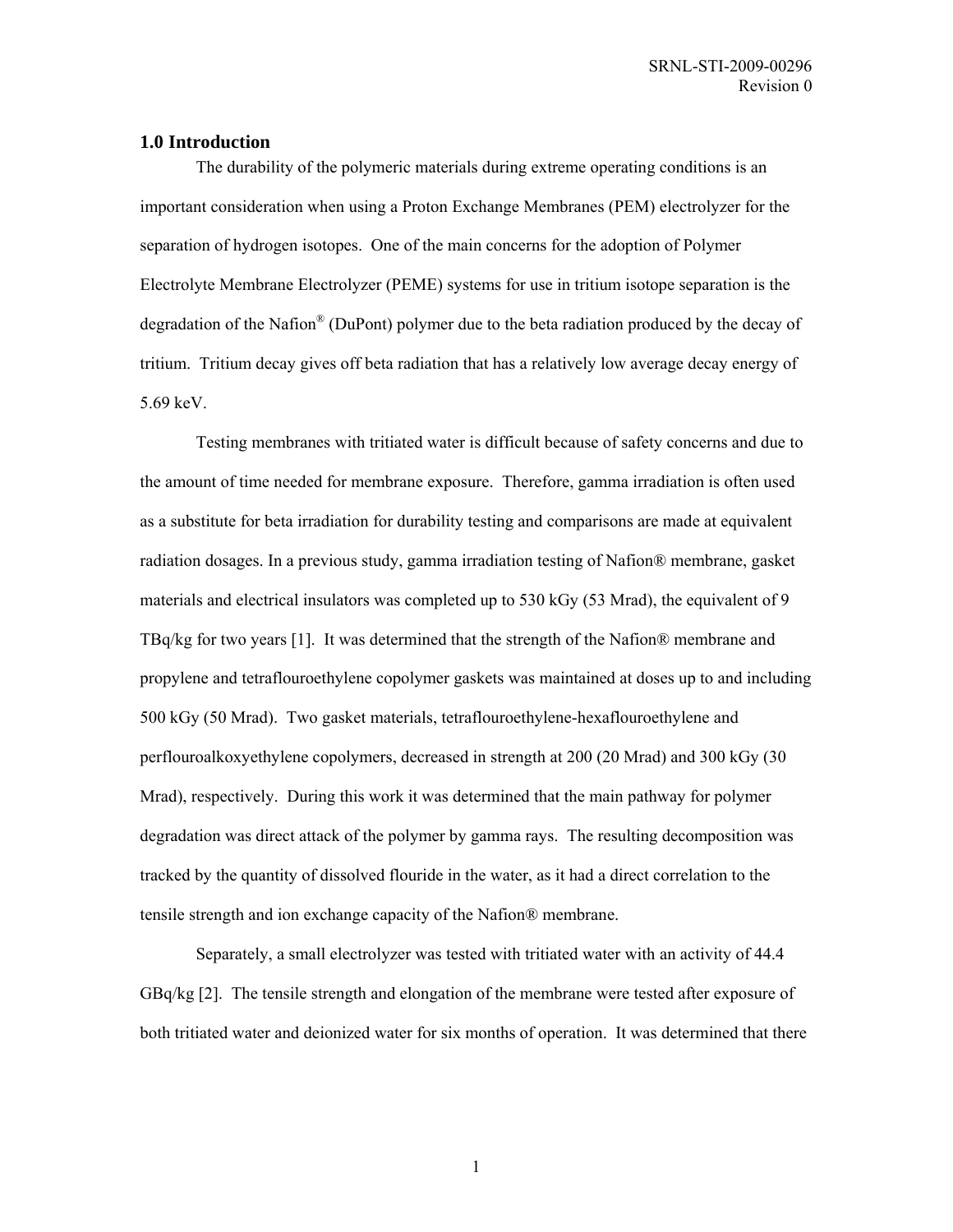<span id="page-8-0"></span>was no appreciable difference between the materials that could be attributed to the beta decay of tritium. The influence of tritium exposure to the separation performance was also negligible.

Previous literature studies have investigated radiation damage to Nafion in PEME systems by performing life tests with tritiated water feed to the system [2, 3] and accelerated durability testing using gamma radiation [1, 4]. In order to determine the viability of PEME electrolyzer systems for tritium isotope separation, additional gamma irradiation studies were designed to extend current understanding and are documented in this paper. Three factors that were tested as part of this work are radiation dosage, irradiation conditions, and radiation dose rate.

#### **2.0 Experimental Procedure**

*2.1 Gamma Irradiation* 

Samples of Nafion 117 (1100 Eq. Wt., 180  $\mu$ m thickness, 100 cm<sup>2</sup>) were irradiated using a <sup>60</sup>Co source. The samples were irradiated either in air or enclosed in a laminate bag with 25 mL of deionized water. The radiation dose rate of the membrane was controlled to either 460 krad/hr ("fast") or 1 krad/hr ("slow"). The final gamma radiation dosage to the membrane materials were controlled to 1, 5, 10, 20, 30 or 100 Mrad ([Table 1\)](#page-11-1). It is estimated that a liquid water saturated Nafion membrane would have a maximum annual dosage of 24 Mrad of beta radiation [5]. By this estimate, the radiation dosages correspond to lifetimes of 2 weeks (1 Mrad), 1.25 years (30 Mrad), and 4 years (100 Mrad)...

#### *2.2 Bend Test*

After irradiation samples 4 cm\*0.5 cm in size were bent at a 45° angle. Failed samples broke during the test. The bend test can help indicate enbrittlement of the polymers during radiation exposure.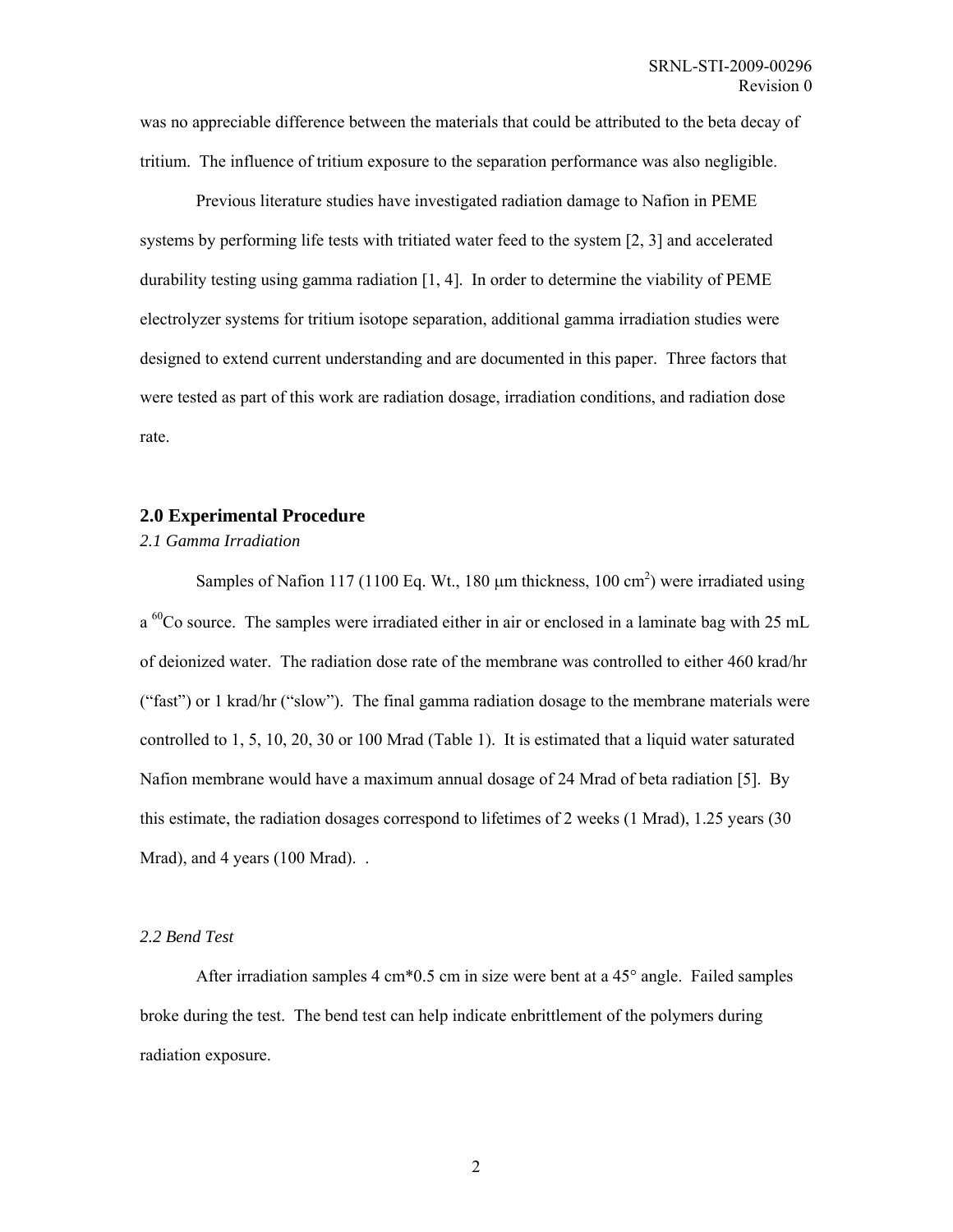#### *2.3 Ion Exchange Capacity (IEC)*

Ion exchange capacity of the membranes was determined by titration with standardized NaOH. Each sample was weighed and lengths measured prior to treatment. A  $0.5 M H<sub>2</sub>SO<sub>4</sub>$ solution  $(50 - 60 \text{ mL})$  was used to bathe each membrane for 48 hours to ensure protonation. After the  $H_2SO_4$  soaking, each membrane was thoroughly rinsed with deionized water. Samples were then soaked an additional 24 hours in deionized water. Membranes were then transferred to beakers containing 50.0 mL of 2 M NaCl ion exchange solution for two hours. The residual salt solutions were titrated with standardized NaOH (0.02474 M) to the phenolphthalein (1% in methanol) end point. KHP primary standard was used to standardize the NaOH titrant. The samples were rinsed with deionized water and bathed in 0.1 M HCl for 2 hours. After thorough rinsing with deionized water, membranes were gently blotted dry.

#### *2.4 Infrared (IR) Spectroscopy*

Infrared spectroscopy studies of the as-received and irradiated membranes were performed using a Nicolet Nexus 670 with a CsI beamsplitter, TGDS detector, and Golden Gate accessory which includes a diamond crystal that allows a single bounce of the infrared beam. Each spectrum was a composite of 128 scans. The resolution of the spectrometer was  $4 \text{ cm}^{-1}$ . Scans were performed using triangular apodization.

#### *2.5 Inorganic and Organic Carbon Analysis*

Total Inorganic Carbon (TIC) and Total Organic Carbon (TOC) were determined using an OI Analytical Model 1020A Total Carbon Analyzer. This instrument features a vertical quartz combustion tube packed with supported platinum catalyst, which receives a continuous flow of oxygen at 200 cc/minute. The furnace is normally maintained at 680 °C. Organic-containing samples are introduced into the combustion tube via a fixed volume sampling loop. Through catalytic oxidation, the sample is completely oxidized to  $CO<sub>2</sub>$  and  $H<sub>2</sub>O$ . The gas flow sweeps the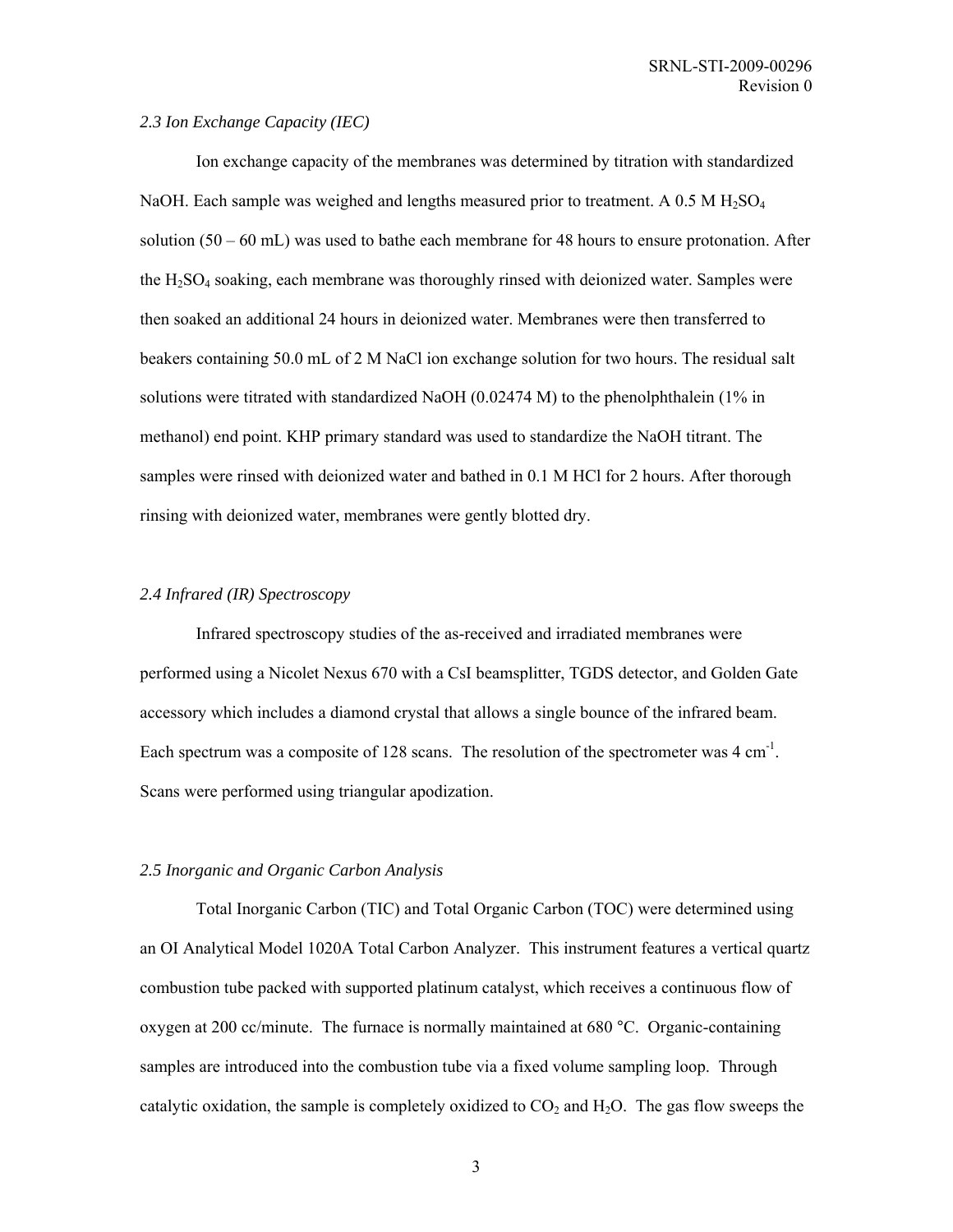$CO<sub>2</sub>$  – containing steam out of the combustion tube, through a condenser, and into a gas/liquid separator to trap most of the  $H_2O$ . Final  $H_2O$  removal is accomplished by a Nafion membrane dehumidifier with a countercurrent flow of dry oxygen. The dried  $CO<sub>2</sub>$  containing gas is then passed through a metallic copper halogen scrubber then to a  $CO<sub>2</sub>$  – specific Non-Dispersive InfraRed (NDIR) detector for peak quantification. TIC samples are manually injected into the TIC reactor, which contains acidic water solution at room temperature. In this acidic environment, all forms of TIC are purged out of the solution as  $CO<sub>2</sub>$  by the continuous flow of gas. The gas then continues on through the dehumidifier, where it is dried and then passes through the NDIR detector for measurement. TOC is calculated by a difference:  $TC - TIC =$ TOC.

#### *2.6 Ion Chromatography Analysis*

Ion Chromatography (IC) studies were performed for the samples irradiated while enclosed in a laminate bag with DI water. Anion analysis was performed by ion chromatography using a Dionex Ion Chromatography system with an AS3/AG3 separator and guard column set and a carbonate/bicarbonate eluent solution.

#### *2.7 Dynamic Mechanical Analysis (DMA)*

A TA Instruments model 2980 dynamic mechanical analyzer was used for this study. This device applies a forced vibration on a sample and detects the resulting deflection. The quantities reported here are the storage modulus, loss modulus, and tan  $\delta$ . The DMA was operated in constant amplitude mode, using the so-called "Force Track" feature. The fiber/film sample holder was used. Samples were cut to  $4cm*0.5cm$  in size. The film is clamped on both ends and tension applied. Preliminary experiments with unexposed samples of each polymer were performed to determine the range of acceptable amplitudes that provide valid DMA data- both large enough to obtain modulus data that did not vary with amplitude, but also within the limit of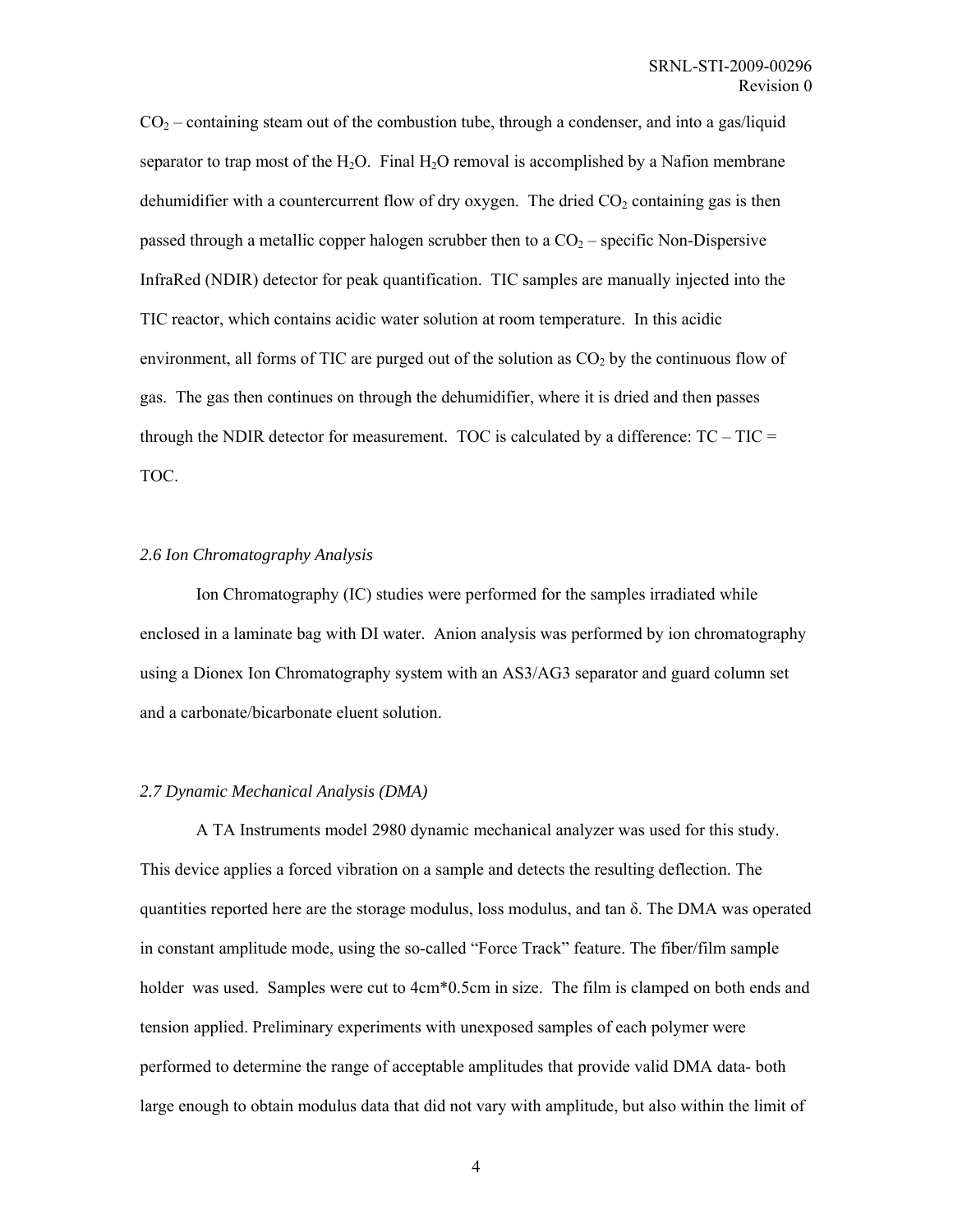<span id="page-11-0"></span>linear viscoelasticity. Each DMA experiment involved stabilizing the temperature at -60° C for greater than 10 minutes, then the dynamic mechanical properties were measured while increasing the sample temperature at  $1^{\circ}$  C per minute to  $100^{\circ}$ C. Analysis was completed on a minimum of three samples at each condition.

#### **3.0 Results and Discussion**

Samples were subject to a bend test [6] after irradiation as a test for embrittlement. All samples passed the test, except for the 100 Mrad exposures. All exposed samples appeared yellow after radiation exposure. Discoloration was the same, regardless of dose rate.

| <b>Radiation</b><br><b>Dosage</b> | <b>Irradiation</b><br>Conditions | Dose Rate   | <b>Bend Test</b> |
|-----------------------------------|----------------------------------|-------------|------------------|
| N/A                               | N/A                              | N/A         | pass             |
| 1 Mrad                            | Wet                              | 460 krad/hr | pass             |
| 1 Mrad                            | Wet                              | 1 krad/hr   | pass             |
| 1 Mrad                            | Atmospheric                      | 460 krad/hr | pass             |
| 1 Mrad                            | Atmospheric                      | 1 krad/hr   | pass             |
| 5 Mrad                            | Wet                              | 460 krad/hr | pass             |
| 10 Mrad                           | Wet                              | 460 krad/hr | pass             |
| 20 Mrad                           | Wet                              | 460 krad/hr | pass             |
| 30 Mrad                           | Wet                              | 460 krad/hr | pass             |
| 100 Mrad                          | Atmospheric                      | 460 krad/hr | fail             |
|                                   |                                  |             |                  |

<span id="page-11-1"></span>**Table 1. Gamma irradiation experimental matrix and bend test results.**

Nafion 117 has a nominal equivalent weight of 1100 g/mol and the measured Ion Exchange Capacity (IEC) for as-received samples ranges between 0.90 and 1.01 meq/g according to data sheets from the manufacturer (DuPont) [7]. [Figure 1](#page-12-1) shows the IEC data for the asreceived and irradiated Nafion samples at 1Mrad dosage and under different irradiation conditions. The as-received sample has an IEC at the lower end of the range expected by the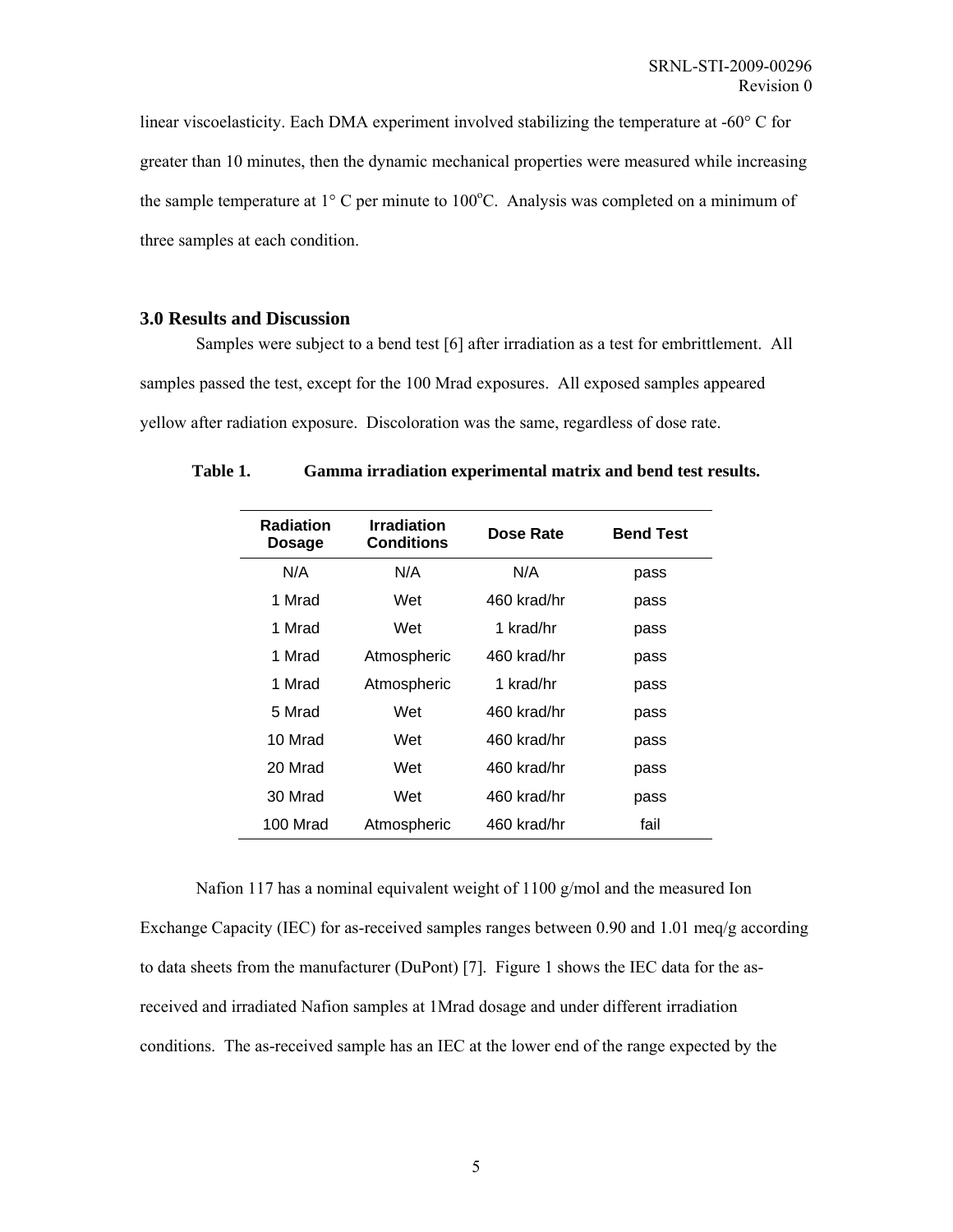<span id="page-12-0"></span>manufacturer. The agreement with manufacturing data supports the general accuracy of testing methodology for IEC studies.

The IEC results for 1 Mrad samples are very similar under both atmospheric (dry) and wet irradiation conditions and with both fast and slow radiation dose rates. However, at 1 MRad the overall radiation dosage is relatively low and it may be difficult to see differences in these results. For radiation doses up to 30 Mrad, there is a decrease in the IEC as the radiation dosage increased. This decrease in the IEC probably reflects the loss of  $SO<sub>3</sub>$  groups due to the irradiation.

<span id="page-12-1"></span>

**Figure 1. Ion exchange capacity results for 1 Mrad gamma irradiated Nafion 117.** 

During IEC testing on the 30 Mrad and 100 Mrad atmospheric samples, it was noted that these samples became brittle and fell apart easily. This suggests that the samples may have been irradiated past the point where they would fail in a PEME. The results in [Figure 2](#page-13-1) show a slight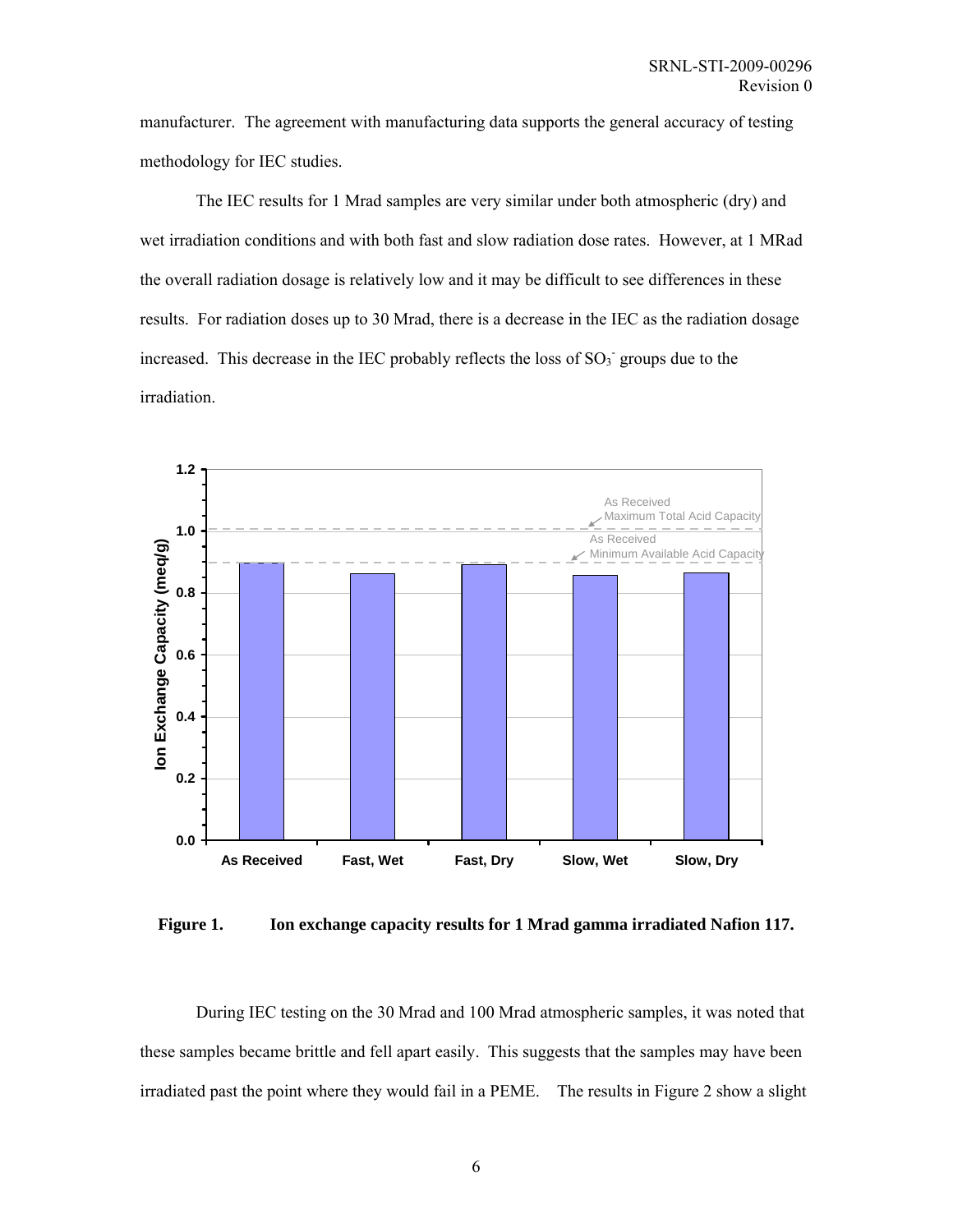<span id="page-13-0"></span>general decay of the IEC with radiation dosage. This is similar to the trend from previous literature [1] for effect of gamma irradiation on wet membrane. However, the decay in the IEC for the atmospherically dosed samples shown in [Figure 1](#page-12-1) is considerably larger than seen in samples dosed in liquid water [1]. Faster degradation of the mechanical properties for atmospherically dosed samples compared to water dosed samples was observed in reference [1], however, the IEC was not tested for the atmospherically dosed membranes in that work. Iwai et al. [4] hypothesized that more rapid degradation of Nafion in an atmospheric environment was due to creation of oxygen radicals and their attack on the membrane backbone. The authors also hypothesized that hydroxide radicals were created in water soaked samples and that the hydroxide radicals did less damage to the polymer structure. This theory is a possible explanation the faster degradation in IEC for the samples irradiated in atmospheric conditions. It is also well known that polymers degrade in air because of the presence of oxygen.

<span id="page-13-1"></span>

**Figure 2: IEC data from 1-30 Mrad, fast dose, under wet conditions.**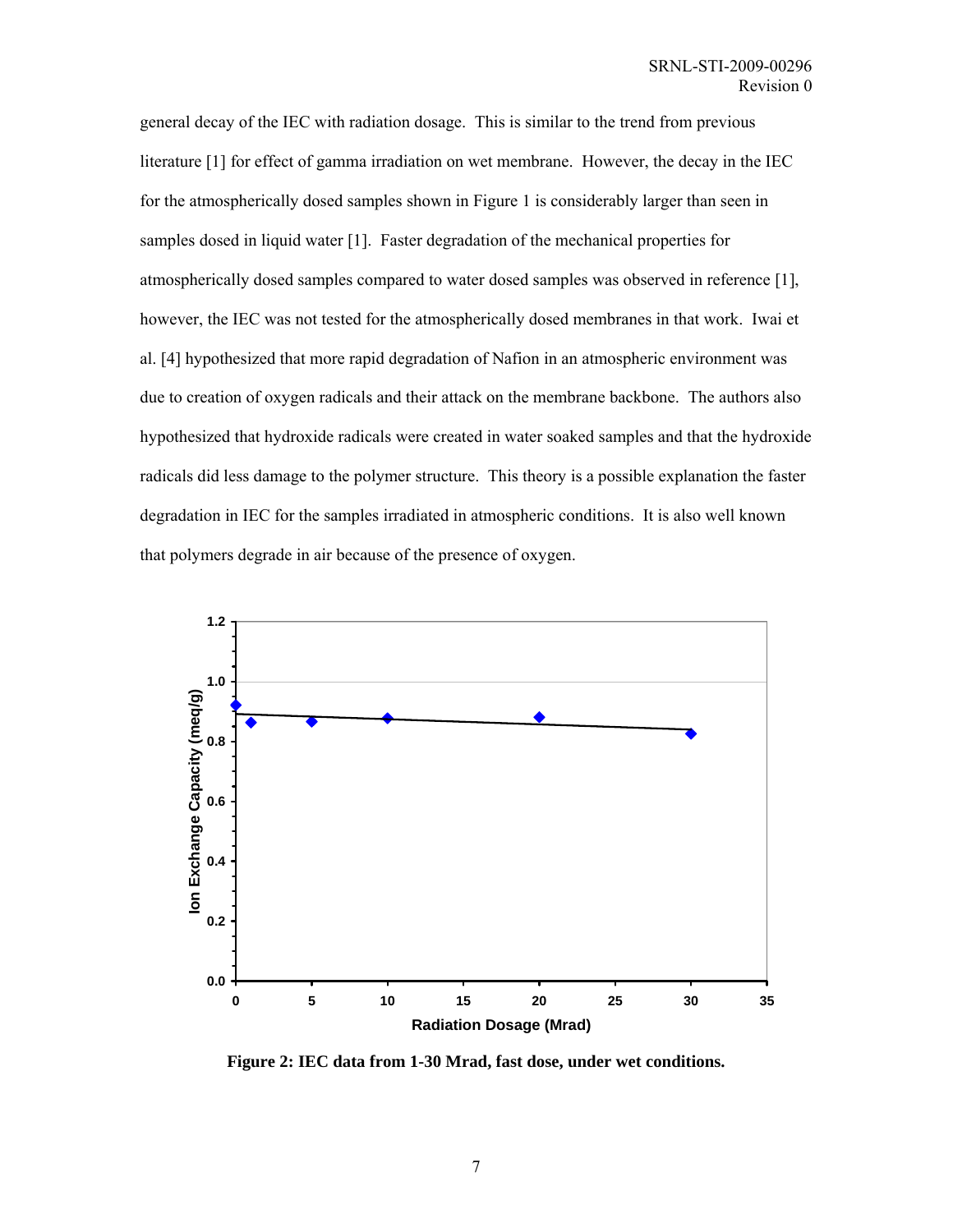<span id="page-14-0"></span>

**Figure 3: IEC data for atmospheric samples.** 

Infrared spectroscopy was performed on irradiated membranes to examine the change in bonding in the membrane. A representative spectra of as received Nafion 117 is found in [Figure](#page-15-1)  [4.](#page-15-1) The large peaks at 1100 and 1200 cm<sup>-1</sup> representing symmetric and asymmetric stretching of the  $CF<sub>2</sub>$  bonds show little change with irradiation [8]. The intensity of these peaks changes very little with increasing gamma radiation dosage. The peak at  $1760 \text{ cm}^{-1}$  is due to the formation of CF=CF bonds in the polymer [9]. Formation of this bond represents defluorination of the polymer. The growth in this peak with radiation dosage indicates the degradation of the polymer. Degradation of this bond should be accompanied by fluoride ion emission from the polymer. Other common peaks that can be identified in this spectrum are: symmetric S-O stretching at 1060 cm<sup>-1</sup> with a shoulder at 1310 cm<sup>-1</sup>, C-F stretching at 980 cm<sup>-1</sup>, and symmetric C-O-C stretching at 960 cm<sup>-1</sup> [8].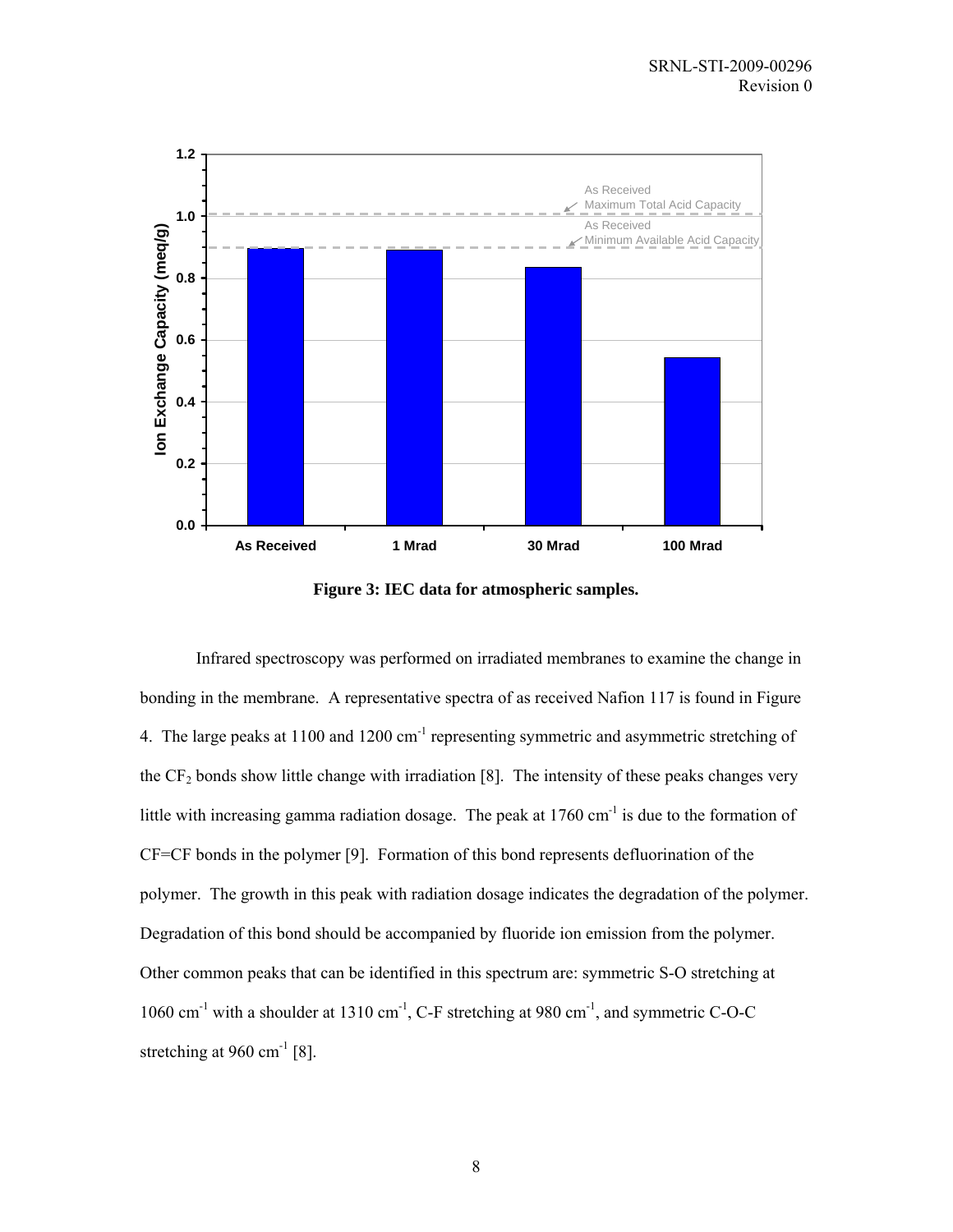<span id="page-15-1"></span><span id="page-15-0"></span>

**Figure 4: FTIR spectra for Nafion 117 as received, with peak designation.** 

IR data did not show noticeable differences in the spectra for different irradiation conditions up to 30 Mrad, but showed significant differences with atmospheric doses up to 100 Mrad ([Figure 5\)](#page-16-1). There also appears to be a decrease in the baseline that may be caused by a change in the infrared refractive index of the sample with radiation exposure. Although the shift in the sample baseline makes analysis more difficult, it appears that there is a decrease in the S-O peak at 1060 cm<sup>-1</sup> with increasing radiation dosage. This would correspond to the loss of SO<sub>3</sub><sup>-</sup> groups in the membrane. Loss of  $SO_3$  groups in the membrane can be detected by measuring the sulfate ion concentration by ion chromatography for samples irradiated in water [10, 11]. The increase in the C=O could indicate bond cleavage at the C-O-C sites, which corresponds with the decrease in intensity seen in [Figure 5.](#page-16-1) On possible method for formation is through  $CF<sub>2</sub>$  chain free radical formation. The free radical then reacts with available oxygen to form peroxide radicals [12]. Peroxide formation is a well known degradation mechanism in Nafion membranes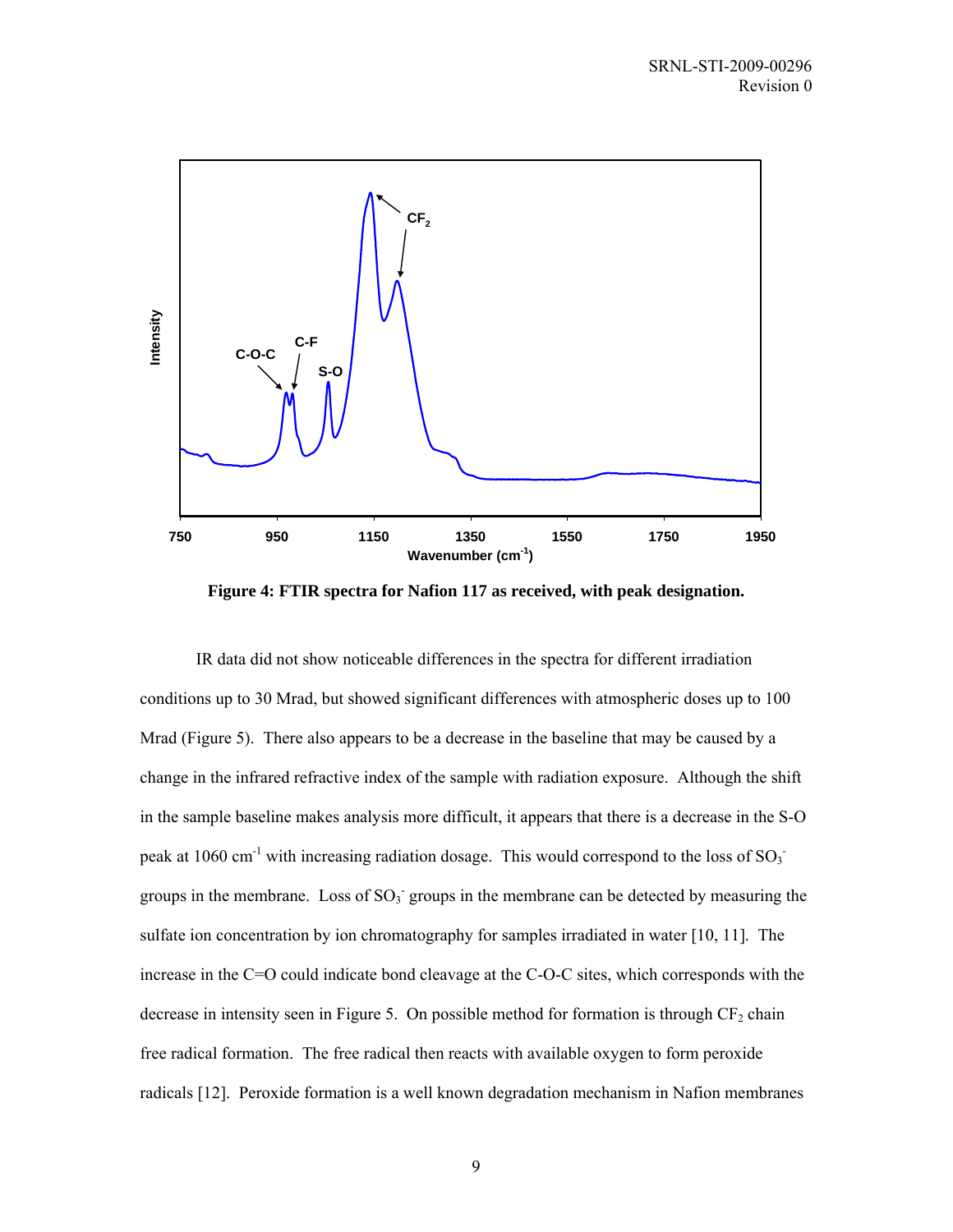<span id="page-16-0"></span>[13, 14]. After exposure at 100 Mrad, the formation of the S=O or S-O-S [14] peak at approximately 1460 cm<sup>-1</sup>, could indicate the formation of  $SO_2$ -O-SO<sub>2</sub> or SO<sub>2</sub>F species from peroxide radicals [13].

<span id="page-16-1"></span>

**Figure 5: FTIR spectra for Nafion 117 irradiated under atmospheric conditions.** 

Nafion samples were exposed in water to between 1 to 30 Mrad dose to survey the byproducts of gamma radiation damage to the membrane. Total Inorganic Carbon-Total Organic Carbon (TIC-TOC) and Ion Chromatography (IC) testing were used in product determination. The results from TIC-TOC and IC analysis are presented in [Table 2.](#page-17-1) The analysis below shows the data from a single IC and TIC-TOC analysis of one Nafion sample at each irradiation condition.

TIC-TOC measurements of the amount of carbon dissolved in water were used to quantify the amount of damage to side chains that occurs at locations such as the C-O-C bond. The total amount of organic carbon was relatively small for the as received and 1Mrad fast dosed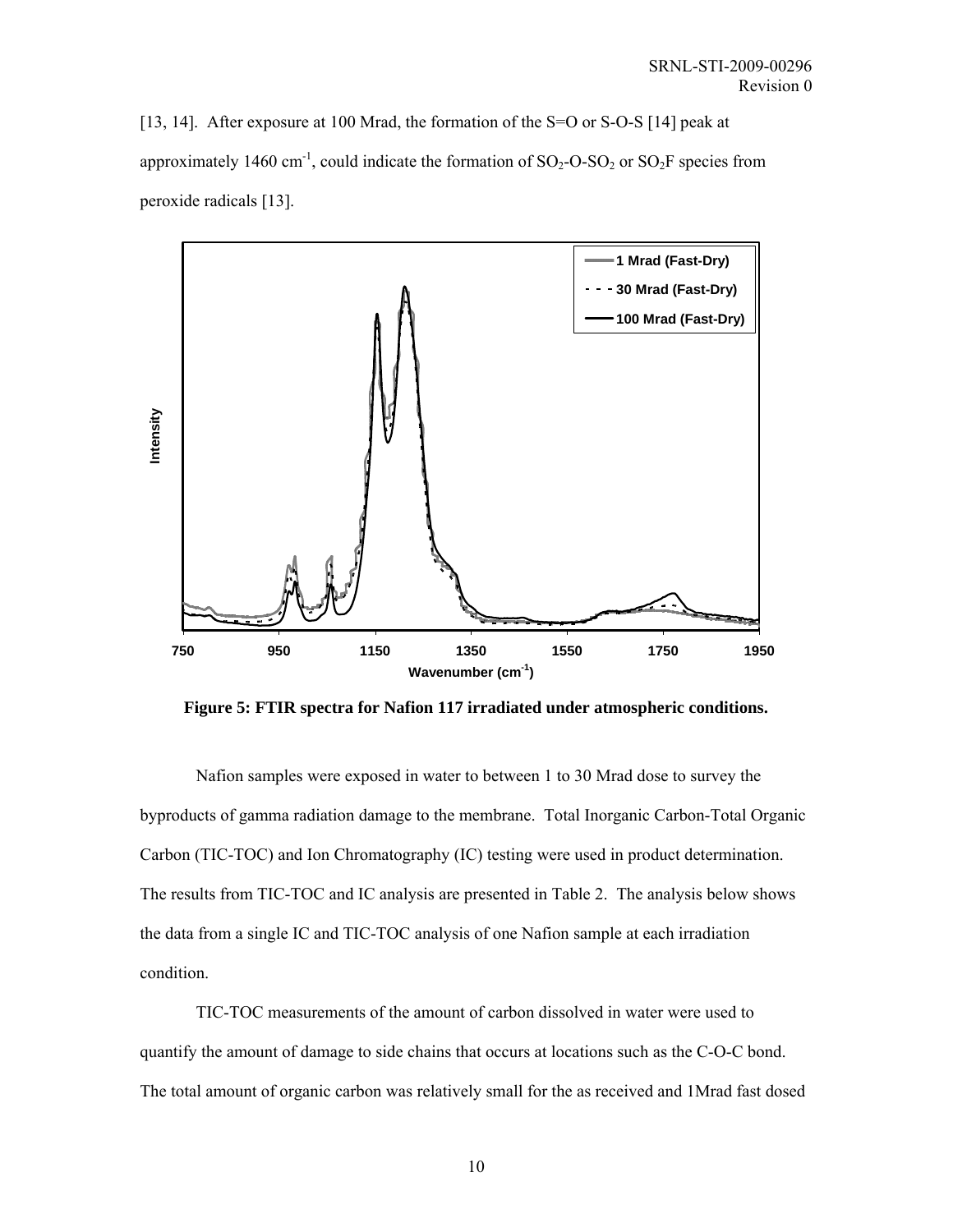<span id="page-17-0"></span>samples, however, the organic carbon for the 1 Mrad slow dosed sample was significantly higher. The TOC for dose rates 5 Mrad and above slowly increased, but were lower than those seen at the 1 Mrad slow dose rate. These preliminary results indicate that radiation dose rate may have a significant effect on the organic carbon content. The inorganic carbon in the water was slightly higher for the irradiated samples and may indicate the presence of longer fluorinated chain fragments that may be generated as a result of gamma irradiation. However, the TIC remained the same for all dose rates. This suggests that initial chain cleavage of the longer fluorinated chains at low dose rates that is independent of total dosage (up to 30 Mrad).

<span id="page-17-1"></span>**Table 2: TIC-TOC and IC Analysis of Water from Water-Soaked, Irradiated Nafion**  Samples. One sigma uncertainty is 10% for TIC-TOC and F, 15% for SO<sub>4</sub><sup>2</sup>.

| <b>Irradiation</b><br>Condition | Total<br>Organic<br>Carbon<br>(mg/g <sub>Nafion</sub> ) | Total<br>Inorganic<br>Carbon<br>(mg/g <sub>Nafion</sub> ) | F<br>(mg/g <sub>Nafion</sub> ) | $SO_4$<br>(mg/g <sub>Nafion</sub> ) |
|---------------------------------|---------------------------------------------------------|-----------------------------------------------------------|--------------------------------|-------------------------------------|
| <b>As Received</b>              | 0.014                                                   | 0.014                                                     | < 0.001                        | 0.01                                |
| 1 Mrad, Slow                    | 0.81                                                    | 0.028                                                     | 1.30                           | 0.47                                |
| 1 Mrad, Fast                    | < 0.007                                                 | 0.028                                                     | 0.32                           | NR.                                 |
| 5 Mrad, Fast                    | 0.16                                                    | 0.028                                                     | 0.16                           | 0.10                                |
| 10 Mrad, Fast                   | 0.24                                                    | 0.028                                                     | 0.36                           | 0.14                                |
| 20 Mrad, Fast                   | 0.38                                                    | 0.028                                                     | 0.77                           | 0.27                                |
| 30 Mrad, Fast                   | 0.55                                                    | 0.028                                                     | 1.23                           | 0.42                                |

Fluoride emission from the membrane signals degradation of the Nafion fluoropolymer material [2, 3]. The fluoride emission from the membrane was determined by IC tests and the results are summarized in [Table 2.](#page-17-1) The 1 Mrad fast dose rate fluoride emission value of 0.32  $mg/g<sub>Nafion</sub>$  is similar to previous studies [1] performed with similar irradiation rates. The emission values follow a general increasing trend, with the exception of the 5 Mrad sample. Under slow irradiation conditions, the fluoride analysis showed a four times larger fluoride concentration that the Nafion sample irradiated under fast conditions, which is closely approached by the 30 Mrad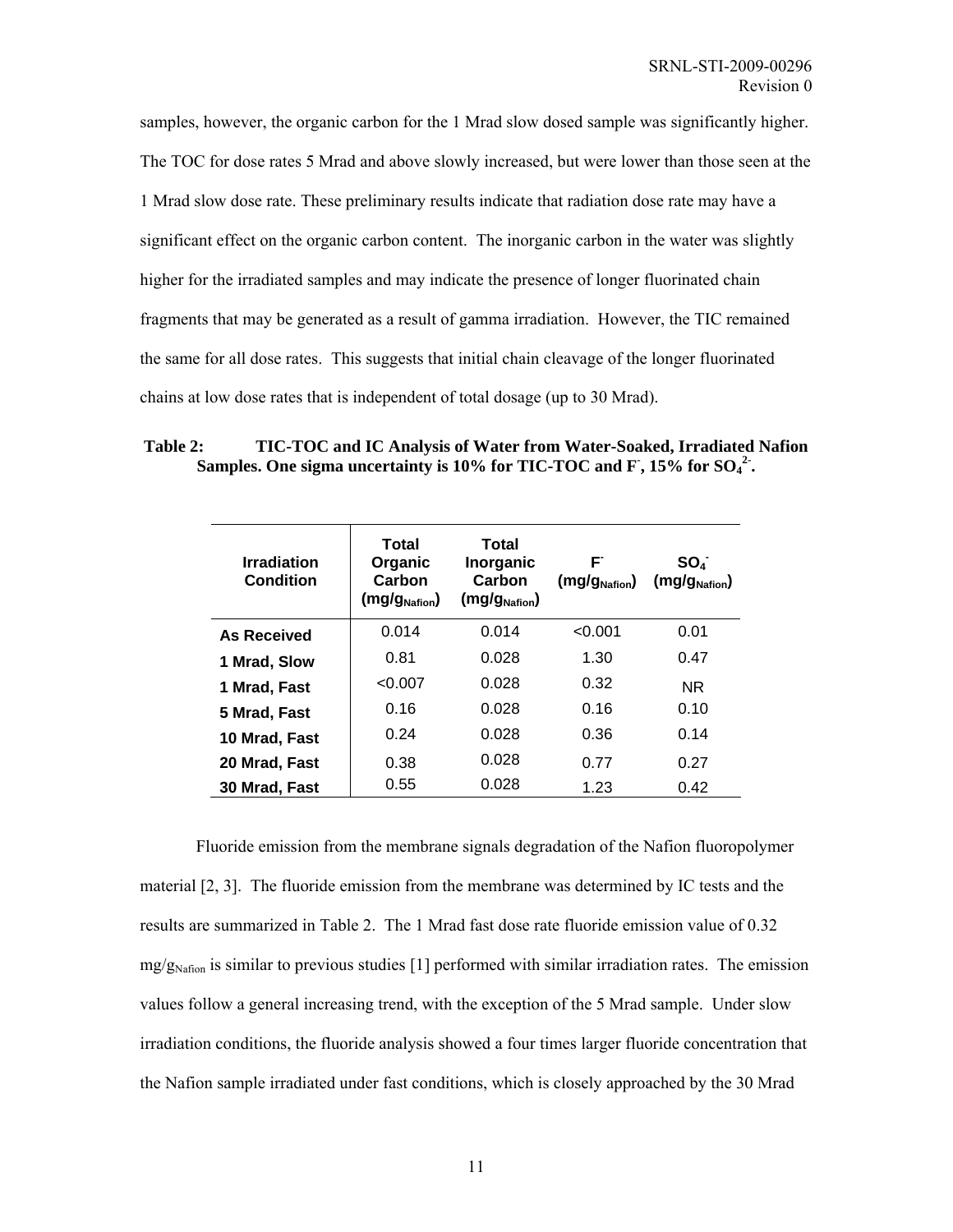sample. This indicates that the rate of irradiation may have a significant affect the amount of damage to the Nafion. Since differences between the fast and slow irradiation conditions were not observed in either IEC or IR analysis, further testing is needed to better quantify and understand this trend.

The sulfate ion concentration indicates damage to the sulfonic acid groups in the membrane [2, 3]. The conversion of the sulfonic acid sites in the membrane to sulfate ions is generally attributed to oxygen radical attack on the polymer [10, 11]. A relationship between the sulfate ion emission rate from the membrane and decrease in the ion exchange capacity may be useful for characterizing membrane degradation in a PEME during operation. If it is assumed that the sulfate ion comes from  $SO_3$  groups in the membrane [2, 3], then the percentage of damaged sites can be calculated using the equivalent weight of the membrane. Using the IEC measured for the as-received membrane, the sulfate emission of 0.47 mg/ $g_{\text{Nafion}}$  translates to 0.5% of the total  $SO_3$  groups in the as-received membrane. The IEC results show a decrease near  $6\%$ between the as-received membrane and the samples irradiated to 1 Mrad. The difference between these two values indicates that the sulfate ion concentration does not directly correlate to the decrease in the IEC for the membrane. Currently, the reasons for this difference are unknown, but may be due to the generation of products such as  $SO<sub>2</sub>$  during degradation. The sulfate IC results for 30 Mrad are similar to those of the 1 Mrad slow dose rate, while the sulfate ion concentration decreases from 30-5 Mrad, supporting previous data that the membrane degradation may be highly dependant on dose rate.

Irradiated and as received Nafion samples were analyzed by dynamic mechanical analysis. Samples irradiated at 30 Mrad and above broke during analysis and so could not be analyzed by DMA. These failures indicate severe net degradation of the molecular structure. As can be seen from [Figure 6](#page-19-1) the storage modulus of the irradiated Nafion membranes rapidly increases up to 5 Mrad, then decreases at  $-40^{\circ}$ C. The storage modulus reflects the timeindependent elastic constant relating the applied stress to the deflection or strain of the sample.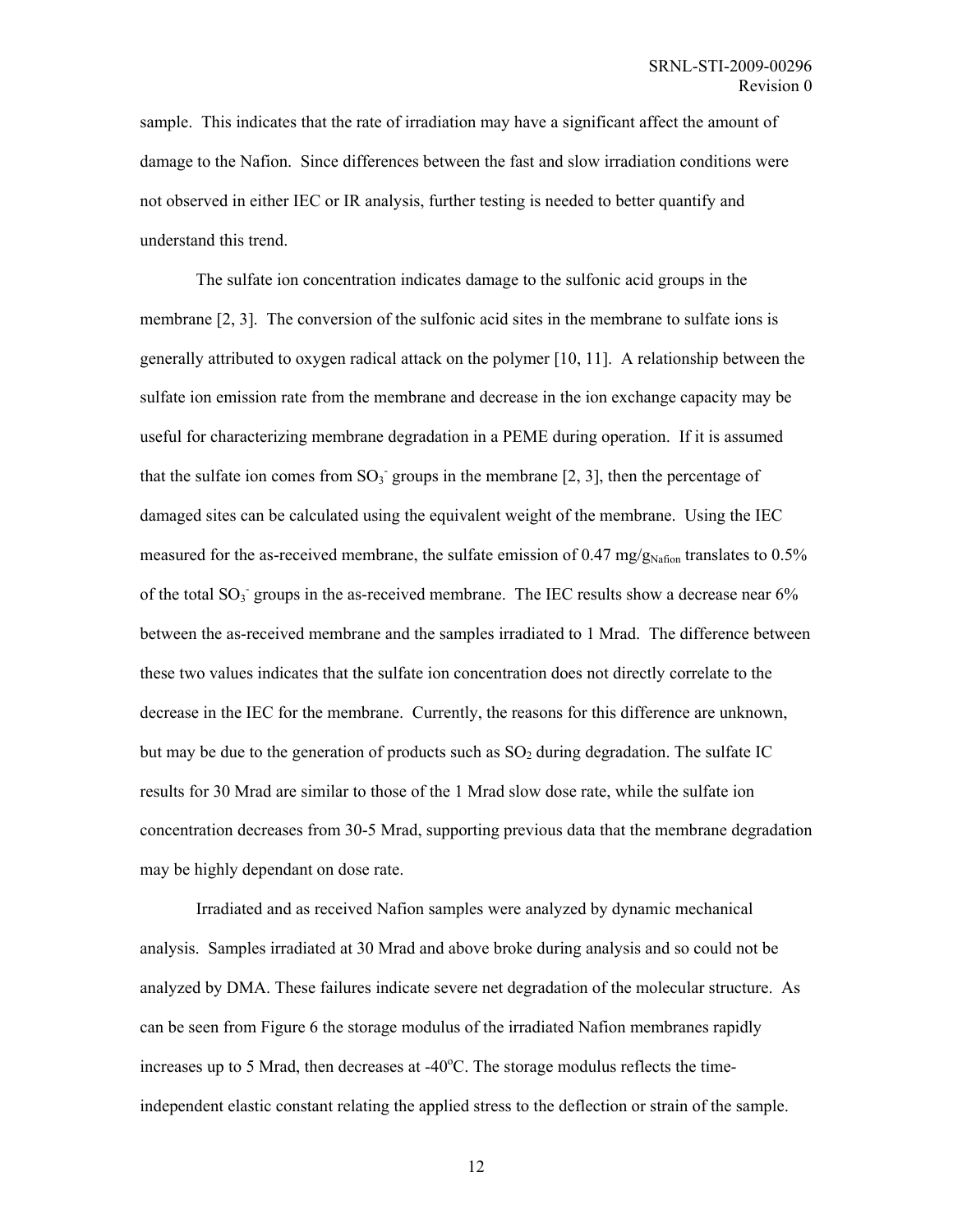<span id="page-19-0"></span>The increase is interpreted as a net increase of cross-linking in the membrane, and the decrease occurs when the net amount of chain scission and resulting damage of the polymer at the higher doses is greater than the net amount of cross linking [15]. At  $60^{\circ}$ C, the storage modulus increases upon initial irradiation to 1Mrad, then decreases to values below the unirradiated samples after this. Although the storage modulus at the two temperatures increased and then decreased, the maxium at -40 °C occurred at 5 Mrad dose, while that at +60 °C occurred at 1 Mrad dose. The difference in dose to achieve maximum storage modulus reflects the differing reaction to applied stress at the different temperatures. The storage modulus also varies with frequency for most polymers.

<span id="page-19-1"></span>

**Figure 6: Storage Modulus (MPa) as a function of total radiation dosage, when irradiated at 460 krad/hr in the presence of 25mL DI H2O.** 

The storage modulus is compared for samples irradiated to 1Mrad and unirradiated for various conditions in [Figure 7.](#page-20-1) The unirradiated fully hydrated Nafion samples have a lower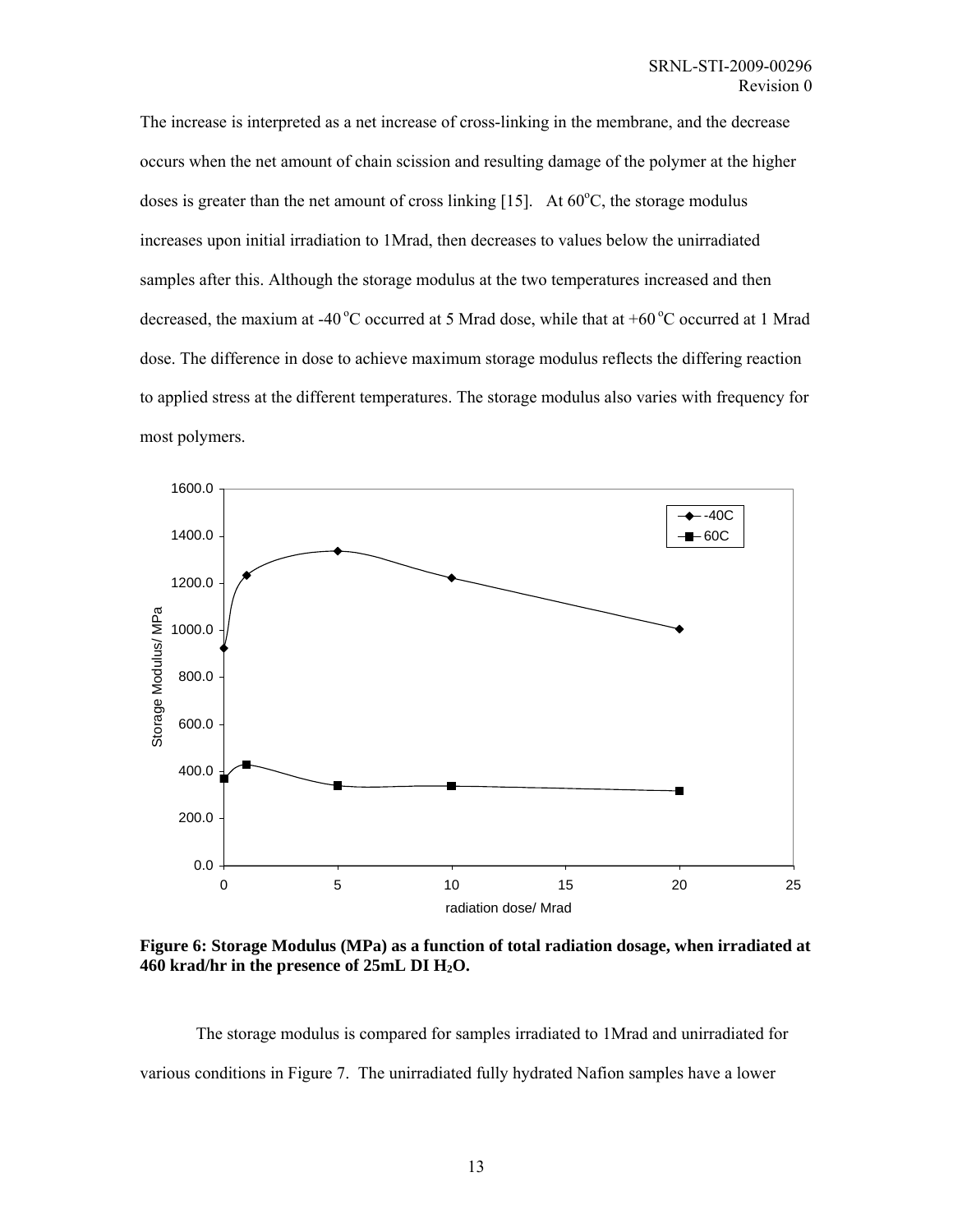<span id="page-20-0"></span>storage modulus then the as-received samples. The samples that were fully hydrated during irradiation, have higher storage modulus than the dry counterpart, regardless of rate of irradiation. At  $60^{\circ}$ C the storage modulus for all samples represented in [Figure 7](#page-20-1) falls within  $\pm 7\%$  of the average, which can be considered within experimental error for the system. Larger differences can be seen at -40<sup>o</sup>C. This may be due to the know phase transition in the polymer at  $\sim$ 40<sup>o</sup>C [16].

<span id="page-20-1"></span>

**Figure 7. Storage modulus (MPa) as a function of environmental condition and dose rate for as received and 1 Mrad total exposure to Nafion.** 

#### **4.0 Conclusions**

Nafion membranes were irradiated with gamma rays from a  $^{60}$ Co source to various doses, dose rates and atmospheric conditions.. The membranes were characterized by IED, IR, fluoride emission, TIC-TOC, and DMA. Samples irradiated to 1 Mrad under wet and atmospheric conditions and at fast and slow irradiation rates had nearly identical IECs and IR spectra. However, the fluoride emission rate for the sample irradiated at a slow rate while soaked in water was significantly higher than the fluoride emission rate for the sample irradiated at a fast rate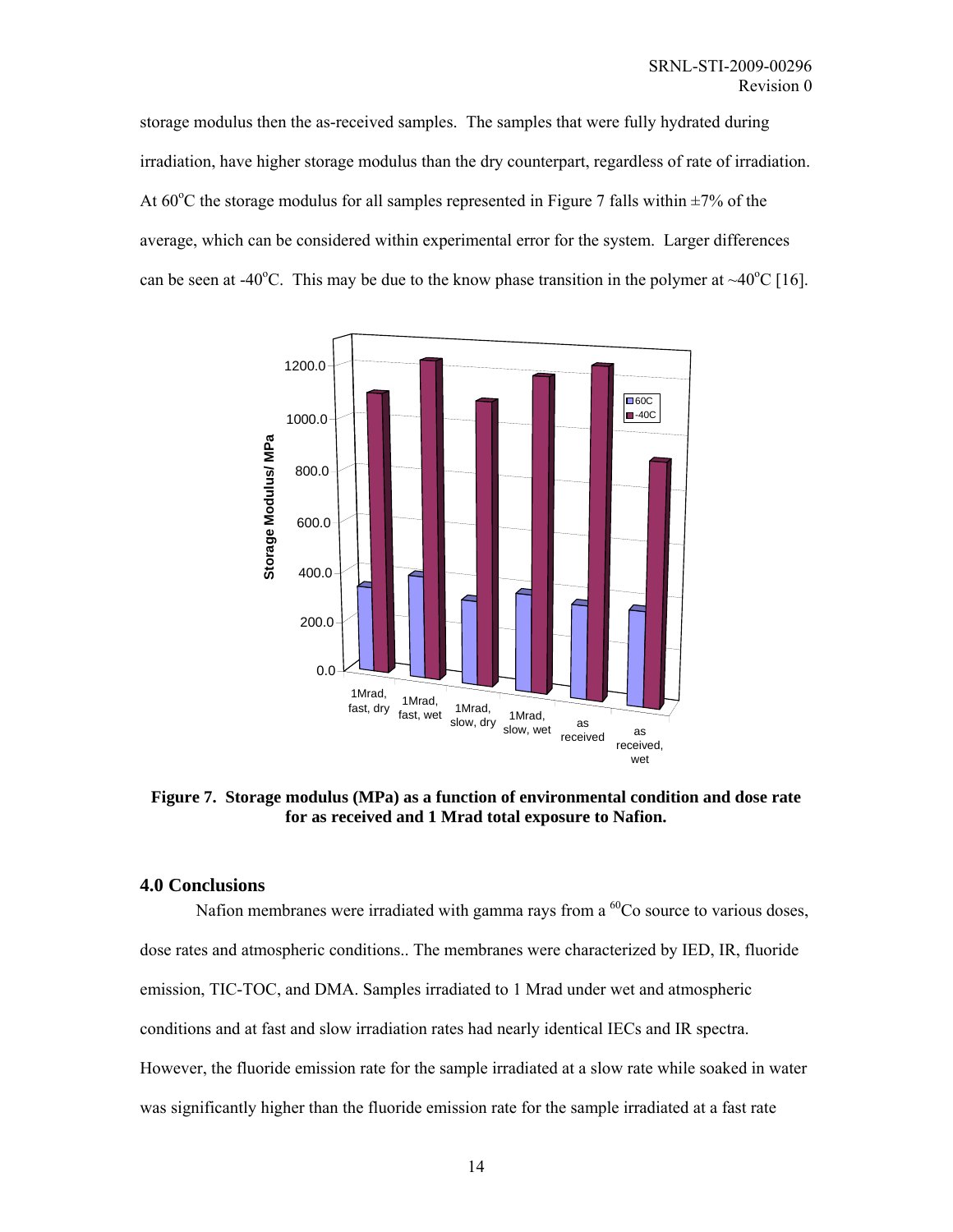<span id="page-21-0"></span>while soaked in water. The 30 Mrad fast dose rate samples corresponded well to the 1 Mrad slow sample. IR data showed increasing formation of CF=CF bonds with radiation dosage and also exhibited a decrease in S-O stretching. The changes in these bonds indicate defluorination of the polymer and the loss of acid groups, respectively. TOC analysis of the water soaked increases with total dosage, how ever was found to be dependant on dose rate. A fluoride emission test at 1 Mrad for a high dose rate was similar to previous literature and supported the IR data showing defluorination of the polymer. DMA revealed the expected increase and then decrease of the storage modulus with increasing radiation dose. Sulfate analysis showed that loss of active sites was occurring with increasing dosage. Data suggests that membrane degradation may be highly dependant on the rate of total dose versus the total dose.

#### **Acknowledgment**

Researchers wish to thank Amy Ekechukwu and Bob Rabun, Program Director for NNSA funded SRS PDRD programs. Addition thanks for analytical analysis assistance goes to Kathy White, Fernando Fondeur and Tom White; Gregg Creech for membrane irradiation. This work was supported by SRS PDRD programs. This document was prepared in conjunction with work accomplished under Contract No. DE-AC09-08SR22470 with the U.S. Department of Energy.

#### **5.0 References**

[1] Iwai Y, Yamanishi T, Nishi M, Yagi T, Tamada M. Durability of irradiated polymers in solid-polymer-electrolyte water electrolyzer. J. Nuc. Sci. Tech. 2005; 42(7): 636-642. [2] Cristescu I, Cristescu IR, Dorr L, Glugla M, Murdoch D, Welte S. Long term performances assessment of a water detritiation system components. Fusion Engr. Design 2006; 81(1-7): 839- 844.

[3] Michling R, Cristescu I, Dorr L, Fanghanel T, Welte S, Wurster W. Behavior of Solid Polymer Membrane Electrolyzers in Use with Highly Tritiated Water. Fusion Sci. Tech. 2008; 54(2): 470-475.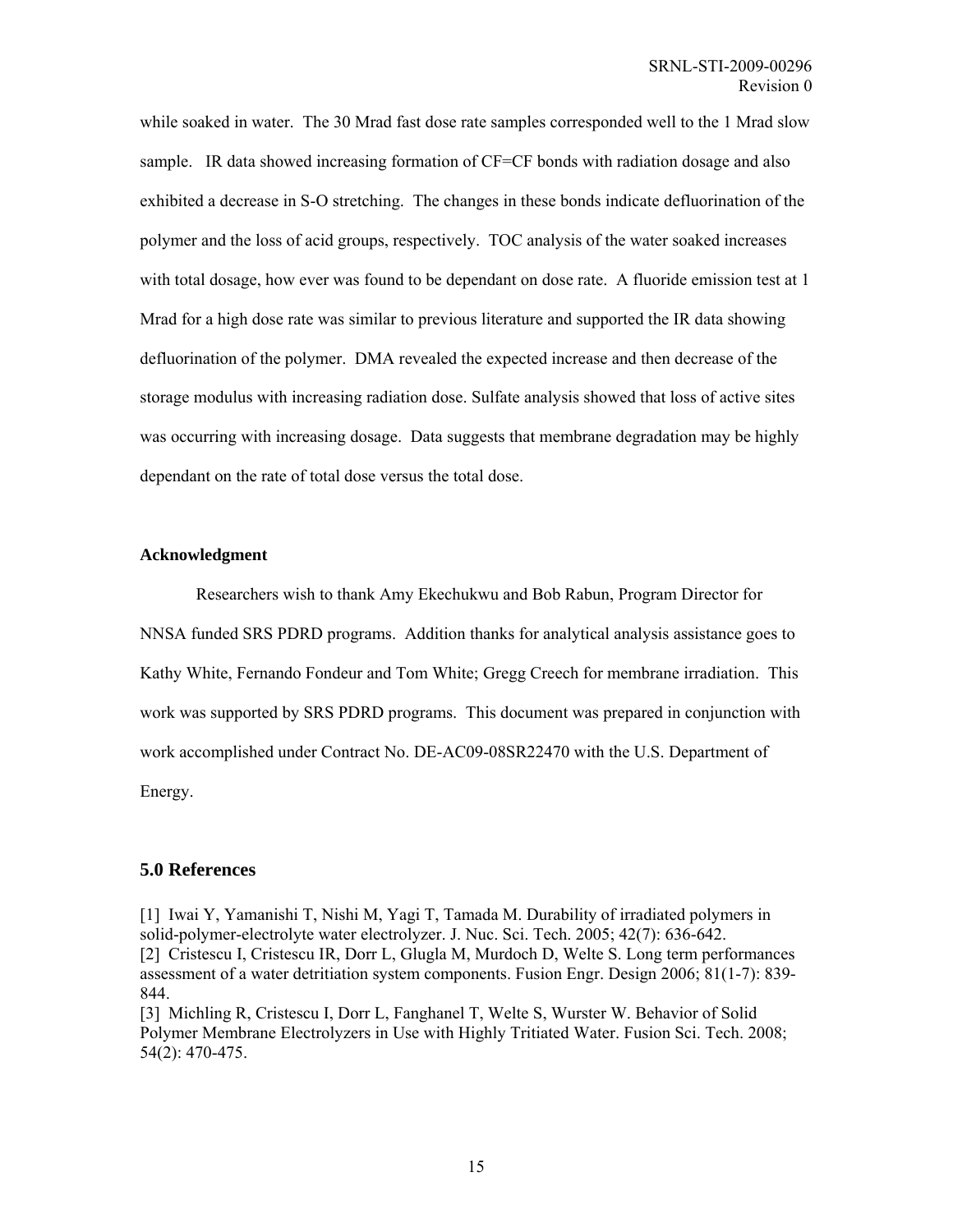[4] Iwai Y, Yamanishi T, Isobe K, Nishi M, Yagi T, Tamada M. Distinctive radiation durability of an ion exchange membrane in the SPE water electrolyzer for the ITER water detritiation system. Fusion Engineering and Design 2006; 81(1-7): 815-820.

[5] Fox EB, Greenway SD, Ekechukwu AA. Hydrogen isotope recovery using a cathode water vapor PEM electrolyzer. Fusion Sci. Tech. 2008; 54(2): 483-486.

[6] Standard test methods for bend testing of material for ductility: Arrangement B for semiguided bend test of thin specimens- one end held. 2004, ASTM E-290.

[7] DuPont. DuPont Nafion PFSA Membranes: N-115, N-117, NE-1110. 2006 [cited 2007]; Available from: [http://www.dupont.com/fuelcells/pdf/dfc101.pdf.](http://www.dupont.com/fuelcells/pdf/dfc101.pdf)

[8] Liang ZX, Chen WM, Liu JG, Wang SL, Zhou ZH, Li WZ, Sun GQ, Xin Q. FT-IR study of the microstructure of Nafion((R)) membrane. Journal of Membrane Science 2004; 233(1-2): 39- 44.

[9] Alentiev A, Kostina J, Bondarenko G. Chemical aging of Nafion: FTIR study. Desalination 2006; 200(1-3): 32-33.

[10] Chen C, Levitin G, Hess DW, Fuller TF. XPS investigation of Nafion (R) membrane degradation. Journal of Power Sources 2007; 169(2): 288-295.

[11] Kinumoto T, Inaba M, Nakayama Y, Ogata K, Umebayashi R, Tasaka A, Iriyama Y, Abe T, Ogumi Z. Durability of perfluorinated ionomer membrane against hydrogen peroxide. Journal of Power Sources 2006; 158(2): 1222-1228.

[12] Almeida SH, Kawano Y. Effects of X-ray radiation on Nafion membrane. Poly. Degrad. Stab. 1998; 62(291-297.

[13] Kinumoto T, Inaba M, Nakayama Y, Ogata K, Umebayahi R, Tasaka A, Iriyama Y, Abe T, Ogumi Z. Durability of perflourinated ionomer membrane against hydrogen peroxide. J. Power Sources 2006; 158(2): 1222-1228.

[14] Qiao J, Saito M, Hayamizu K, Okada T. Degradation of Perflourinated Ionomer Membranes for PEM Fuel Cells during Processing with  $H_2O_2$ . J. Electrochem. Soc. 2006; 153(6): A967-A974. [15] Phillips DC. Effects of Radiation on Polymers. Materials Science and Technology 1988; 4(85-91.

[16] Rae PJ, Brown EN. The properties of poly(tetrafluoroehtylene) (PTFE) in tension. Polymer 2005; 46(8128-8140.